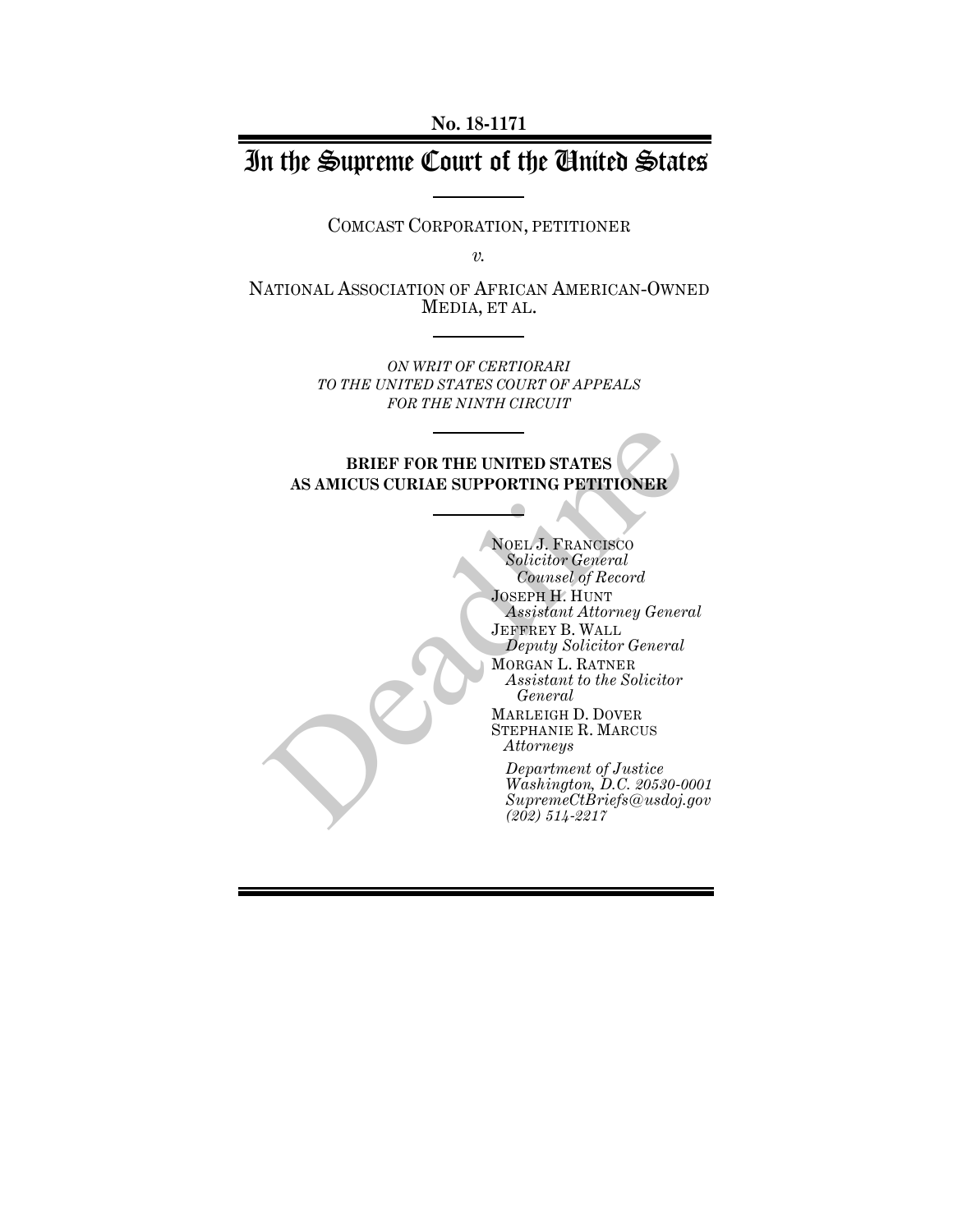## **QUESTION PRESENTED**

Whether, to establish a claim of racial discrimination under 42 U.S.C. 1981(a), a plaintiff must prove that race was the but-for cause of the denial of the "right \* \* \* to make and enforce contracts."

Deadlished

(I)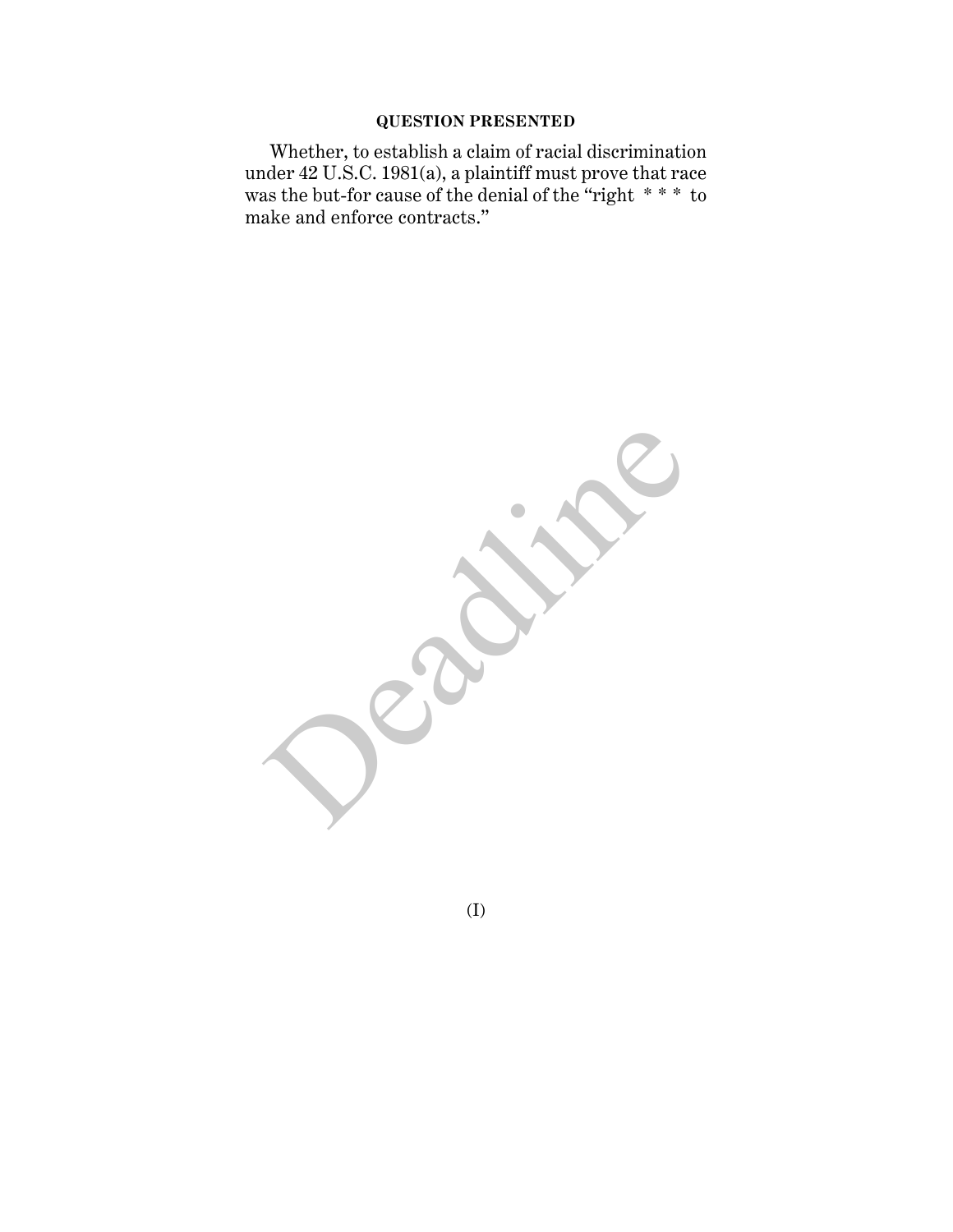## **TABLE OF CONTENTS**

| Argument:   |                                                     |  |  |  |
|-------------|-----------------------------------------------------|--|--|--|
|             | A Section 1981 plaintiff must establish but-for     |  |  |  |
|             | . 11                                                |  |  |  |
| $A_{\cdot}$ | But-for causation is the default rule for federal   |  |  |  |
|             |                                                     |  |  |  |
| B.          | Section 1981 retains the default rule of but-for    |  |  |  |
|             |                                                     |  |  |  |
|             | The text of Section 1981 supports a but-for<br>1.   |  |  |  |
|             |                                                     |  |  |  |
|             | The broader statutory structure confirms that<br>2. |  |  |  |
|             |                                                     |  |  |  |
|             | The history and purpose of Section 1981<br>3.       |  |  |  |
|             | underscore that Congress intended a but-for         |  |  |  |
|             |                                                     |  |  |  |
| $C_{\cdot}$ | The court of appeals erred in requiring a           |  |  |  |
|             | Section 1981 plaintiff to plead only that race      |  |  |  |
|             |                                                     |  |  |  |
|             |                                                     |  |  |  |
|             |                                                     |  |  |  |
|             | <b>TABLE OF AUTHORITIES</b>                         |  |  |  |
| Cases:      |                                                     |  |  |  |
|             |                                                     |  |  |  |
|             | Anderson v. Wachovia Mortg. Corp., 621 F.3d 261     |  |  |  |
|             |                                                     |  |  |  |
|             |                                                     |  |  |  |
|             | Blue Chip Stamps v. Manor Drug Stores,              |  |  |  |
|             |                                                     |  |  |  |
|             |                                                     |  |  |  |
|             |                                                     |  |  |  |

#### **TABLE OF AUTHORITIES**

## Cases:

| Anderson v. Wachovia Mortg. Corp., 621 F.3d 261           |  |
|-----------------------------------------------------------|--|
|                                                           |  |
|                                                           |  |
| Blue Chip Stamps v. Manor Drug Stores,                    |  |
|                                                           |  |
|                                                           |  |
| Brown v. J. Kaz, Inc., 581 F.3d 175 (3d Cir. 2009) 10, 29 |  |
|                                                           |  |

## (III)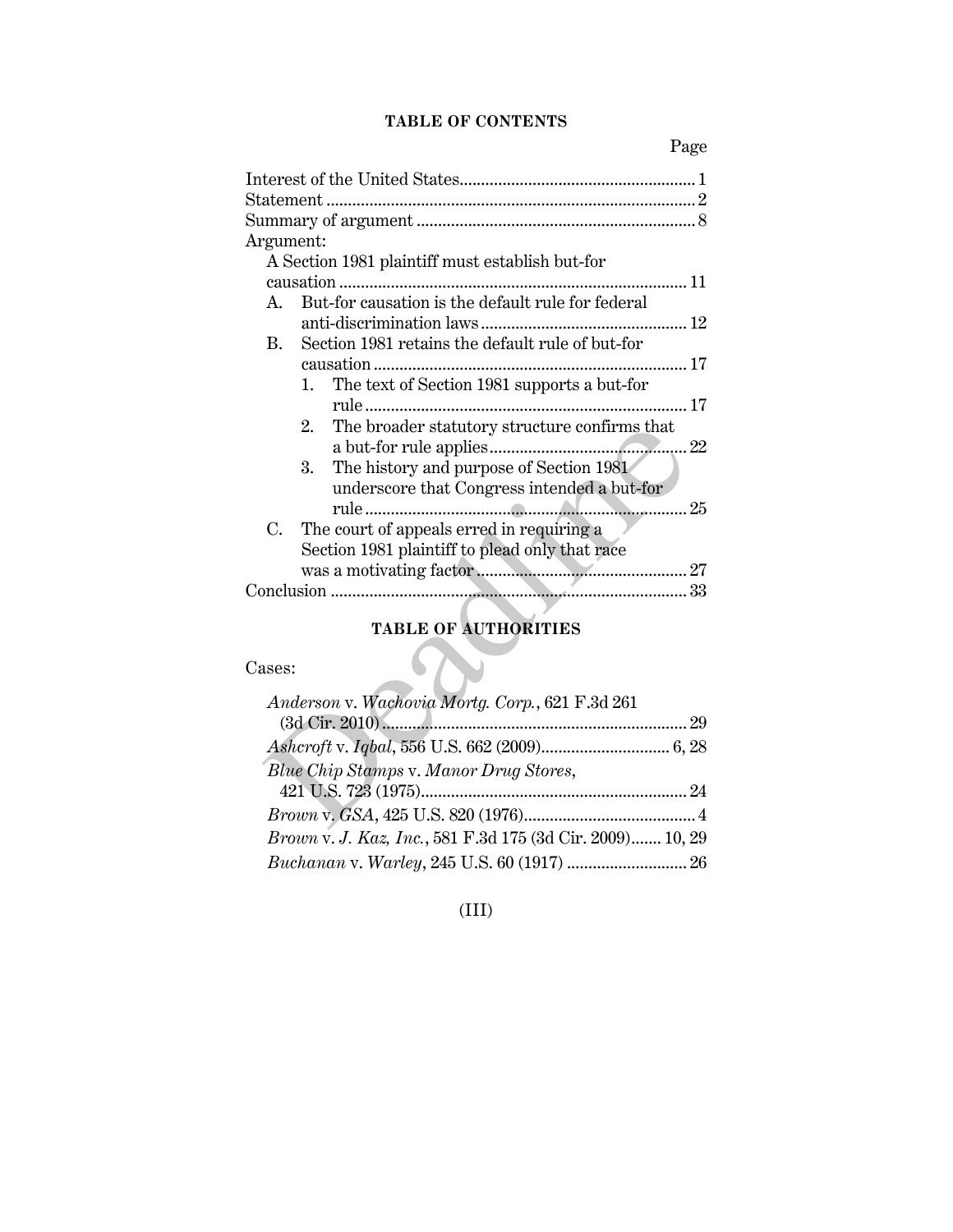| Cases—Continued:<br>Page                                                     |
|------------------------------------------------------------------------------|
| CBOCS W., Inc. v. Humphries, 553 U.S. 442                                    |
|                                                                              |
|                                                                              |
| Consumers Research, Inc., 2 N.L.R.B. 57 (1936)  21                           |
| Domino's Pizza, Inc. v. McDonald,                                            |
|                                                                              |
| Dura Pharm., Inc. v. Broudo, 544 U.S. 336 (2005) 10, 28                      |
| General Bldg. Contractors Ass'n v. Pennsylvania,<br>$458$ U.S. $375\,(1982)$ |
| $\emph{Gomez v. Toledo, 446 U.S. 635 (1980)29}$                              |
| Goodman v. Lukens Steel Co., 482 U.S. 656 (1987)2                            |
| Gross v. FBL Fin. Servs., Inc., 557 U.S. 167 (2009)  passim                  |
| Hayes v. Michigan Cent. R.R., 111 U.S. 228 (1884)  15                        |
|                                                                              |
| Husted v. A. Philip Randolph Inst., 138 S. Ct. 1833                          |
|                                                                              |
| Jett v. Dallas Indep. Sch. Dist., 491 U.S. 701 (1989)  4                     |
| Johnson v. Railway Express Agency, Inc.,                                     |
| Jones v. Alfred H. Mayer Co., 392 U.S. 409 (1968) 3                          |
| Jones v. R.R. Donnelley & Sons Co., 541 U.S. 369                             |
|                                                                              |
| McDonnell Douglas Corp. v. Green, 411 U.S. 792                               |
| Mt. Healthy City Sch. Dist. Bd. of Educ. v. Doyle,                           |
|                                                                              |
| National Ass'n of African Am.-Owned Media v.                                 |
| Charter Commc'ns, Inc., No. 17-55723 (9th Cir.                               |
| Feb. 4, 2019), petition for cert. pending,                                   |
| Patterson v. McLean Credit Union, 491 U.S. 164                               |
|                                                                              |
|                                                                              |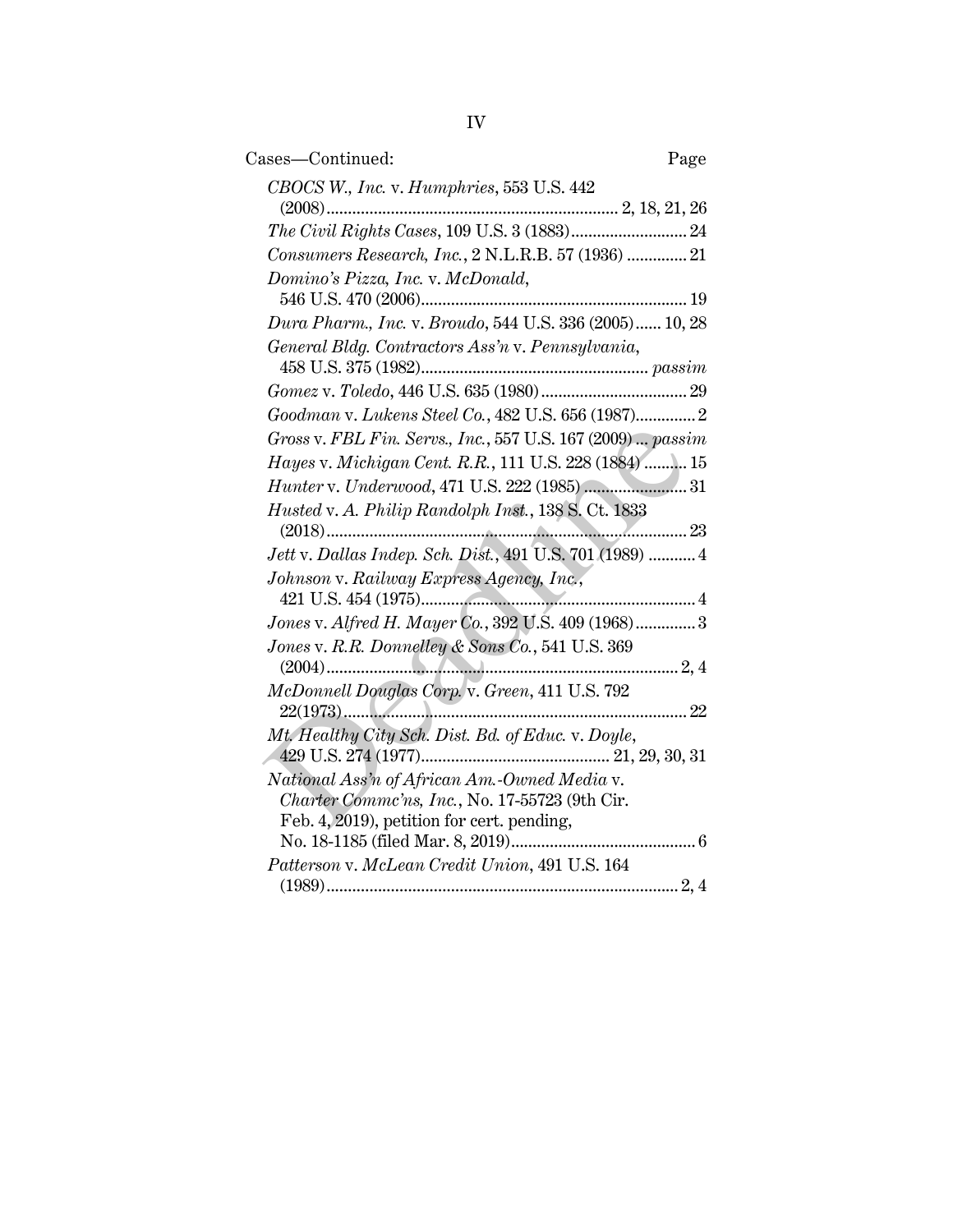| Cases-Continued:                                         | Page |
|----------------------------------------------------------|------|
| Price Waterhouse v. Hopkins, 490 U.S. 228 (1989)  passim |      |
| Runyon v. McCrary, 427 U.S. 160 (1976)  11, 26           |      |
|                                                          |      |
| Sullivan v. Little Hunting Park, Inc., 396 U.S. 229      |      |
| Texas Dep't of Cmty. Affairs v. Burdine,                 |      |
|                                                          |      |
|                                                          |      |
| University of Tex. Sw. Med. Ctr. v. Nassar,              |      |
|                                                          |      |
|                                                          |      |
| Constitution, statutes, and rule:                        |      |
| U.S. Const.                                              |      |
|                                                          | 30   |
| Amend. XIV, § 1 (Equal Protection Clause)  10, 31        |      |
| Age Discrimination in Employment Act of 1967,            |      |
|                                                          |      |
|                                                          |      |
|                                                          |      |
| Civil Rights Act of 1866, ch. 31, 14 Stat. 27:           |      |
|                                                          |      |
|                                                          |      |
| Civil Rights Act of 1964, Pub. L. No. 88-352, Tit. VII,  |      |
|                                                          |      |
|                                                          |      |
|                                                          |      |
|                                                          |      |
|                                                          |      |
|                                                          |      |
|                                                          |      |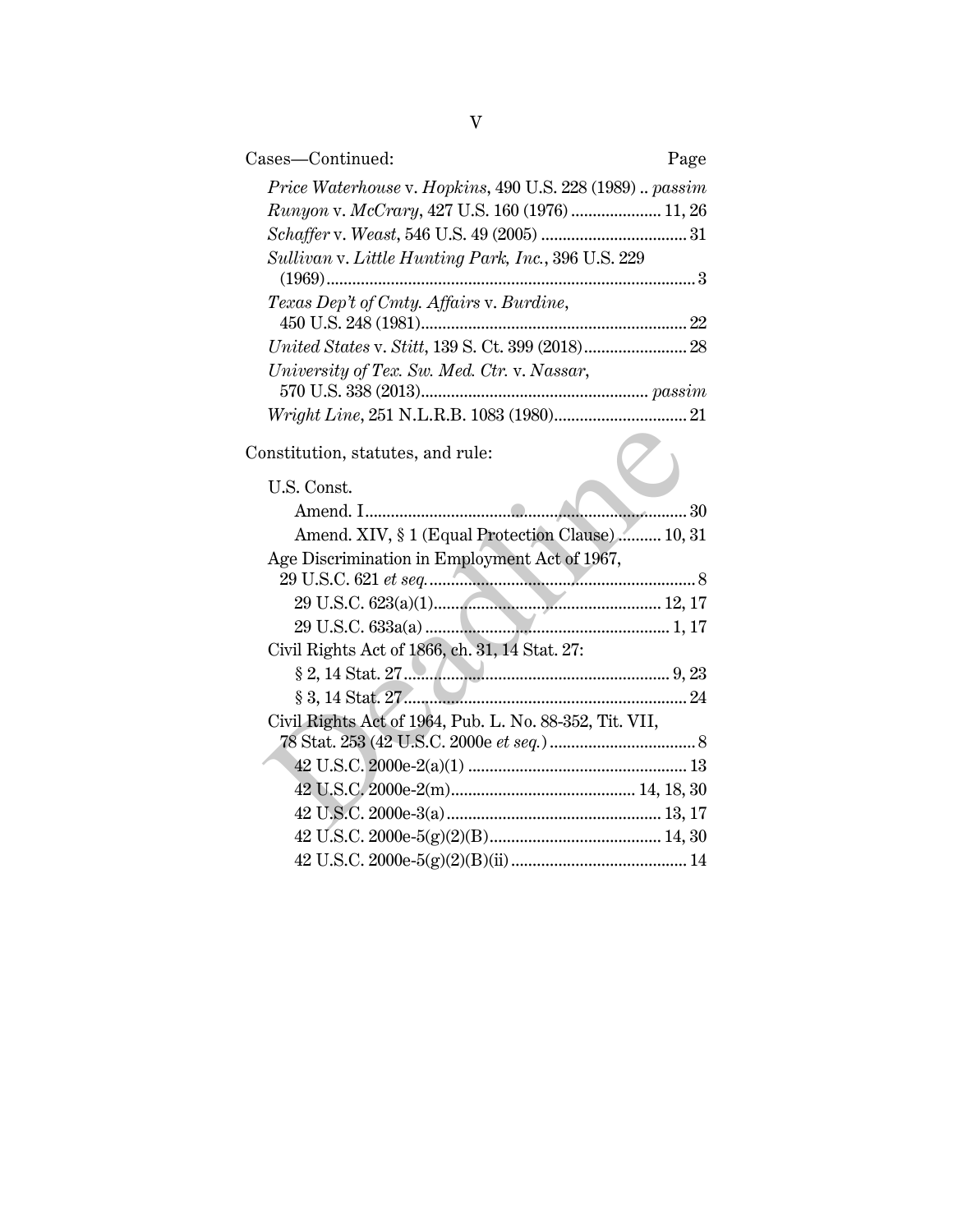| Statutes and rule—Continued:                                | Page |
|-------------------------------------------------------------|------|
| Civil Rights Act of 1991, Pub. L. No. 102-166,              |      |
|                                                             |      |
|                                                             |      |
|                                                             |      |
|                                                             |      |
| Enforcement Act of 1870, ch. 114, § 17, 16 Stat. 144        |      |
|                                                             |      |
|                                                             |      |
|                                                             |      |
|                                                             |      |
|                                                             |      |
|                                                             |      |
|                                                             |      |
|                                                             |      |
|                                                             |      |
|                                                             |      |
| Miscellaneous:                                              |      |
| Charles C. Black, Proof and Pleadings in Accident           |      |
|                                                             |      |
| John Bouvier, A Law Dictionary, Adopted to the              |      |
| Constitution and Laws of the United States of               |      |
| America and of the Several States of the Union              |      |
| (10th ed. 1860):                                            |      |
|                                                             |      |
|                                                             |      |
| Cong. Globe, 39th Cong., 1st Sess. (1866)23, 24, 25, 26, 27 |      |
| James H. Deering, The Law of Negligence (1886) 32           |      |
| 1 Francis Hilliard, The Law of Torts or Private             |      |
|                                                             |      |
| Henry James Holthouse, New Law Dictionary                   |      |
|                                                             |      |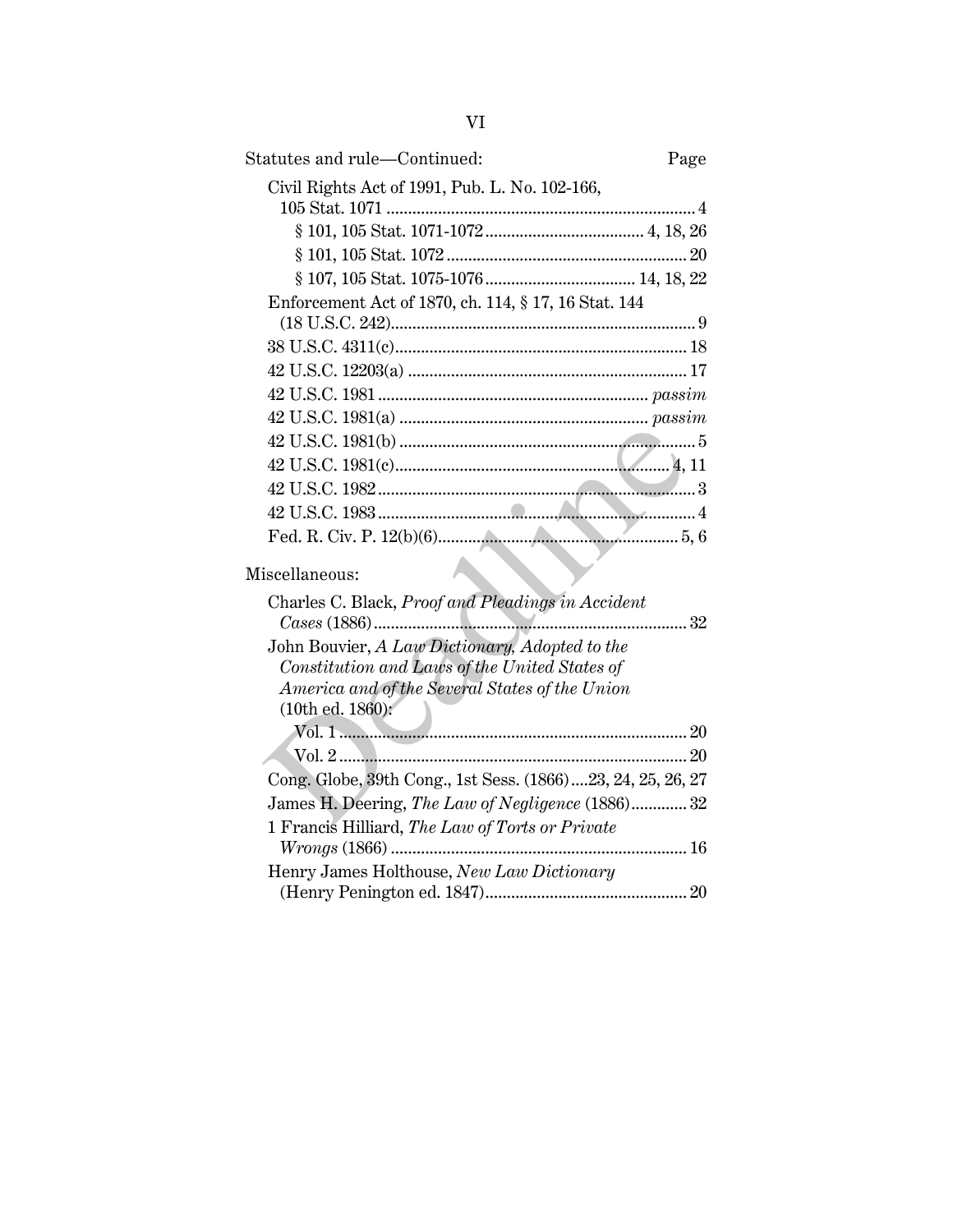| Miscellaneous-Continued:                                                                         | Page |
|--------------------------------------------------------------------------------------------------|------|
| 1 Edwin A. Jaggard, Hand-book of the Law of Torts<br>$(1895)$                                    | 16   |
| W. Keeton et al., Prosser and Keeton on the Law of                                               |      |
|                                                                                                  |      |
| Restatement (Third) of Torts: Liability for Physical                                             |      |
| Walworth Howland Roberts & George Wallace,<br>The Duty & Liability of Employers (3d ed. 1885) 15 |      |
|                                                                                                  |      |
| Thomas William Saunders, A Treatise Upon the Law                                                 |      |
|                                                                                                  |      |
| Thomas G. Shearman & Amasa A. Redfield, A<br>Treatise on the Law of Negligence (1st ed. 1869) 16 |      |
| Jeremiah Smith, Legal Cause in Actions of Tort,                                                  |      |
|                                                                                                  |      |
| G. Edward White, The Emergence and Doctrinal                                                     |      |
| Development of Tort Law, 1870-1930, 11 U.St.                                                     |      |
|                                                                                                  |      |
|                                                                                                  |      |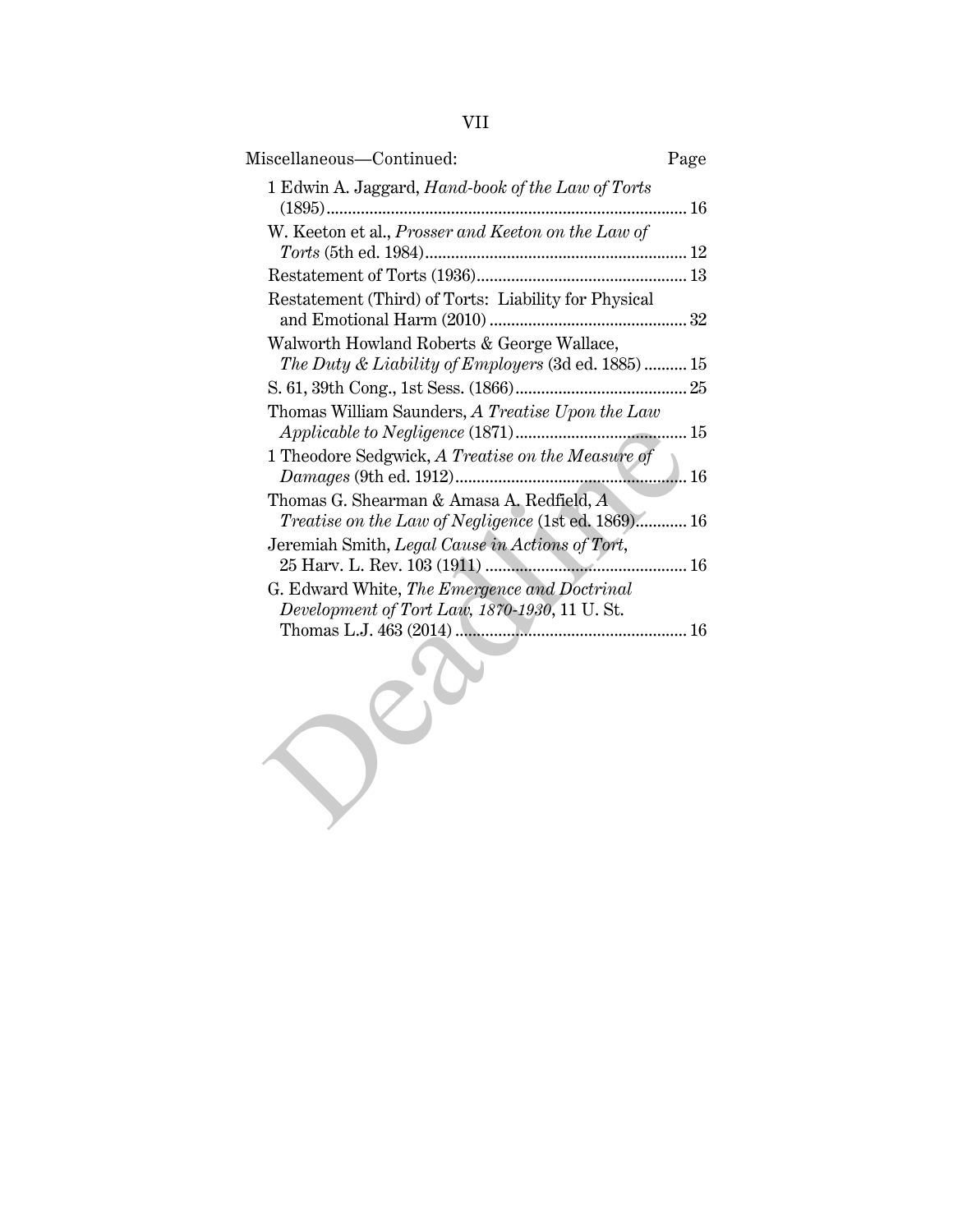## In the Supreme Court of the United States

No. 18-1171

COMCAST CORPORATION, PETITIONER

*v.*

NATIONAL ASSOCIATION OF AFRICAN AMERICAN-OWNED MEDIA, ET AL.

> *ON WRIT OF CERTIORARI TO THE UNITED STATES COURT OF APPEALS FOR THE NINTH CIRCUIT*

## **BRIEF FOR THE UNITED STATES AS AMICUS CURIAE SUPPORTING PETITIONER**

## **INTEREST OF THE UNITED STATES**

The question presented in this case is whether a plaintiff alleging racial discrimination in the making of a contract under 42 U.S.C. 1981 must establish that, but for the consideration of race, the defendant would have made the contract. The Court's construction of Section 1981 may have repercussions for other federal antidiscrimination laws that the United States enforces or that apply to the federal government. Indeed, the Court has pending before it this Term the question whether the federal-sector provision of the Age Discrimination in Employment Act of 1967, 29 U.S.C. 633a(a), requires a plaintiff to prove that age was a but-for cause of the challenged personnel action. See *Babb* v. *Wilkie*, cert. granted, No. 18 -882 (June 28, 2019). The United States BRIEF FOR THE UNITED STATES<br>AS AMICUS CURIAE SUPPORTING PETITIONER<br>INTEREST OF THE UNITED STATES<br>The question presented in this case is whether<br>aintiff alleging racial discrimination in the making<br>contract under 42 U.S.C.

(1)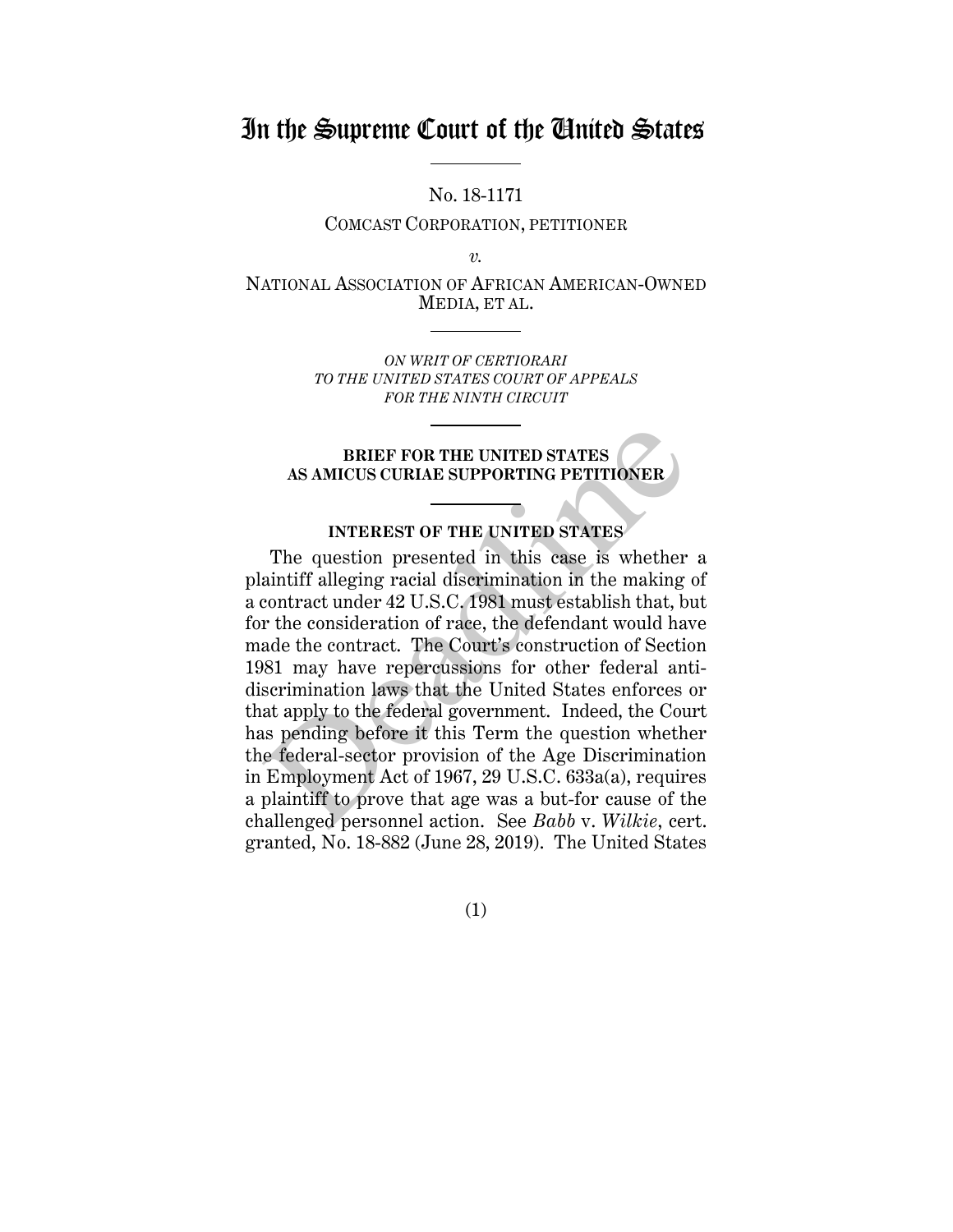has participated as amicus curiae in other cases concerning the scope of Section 1981 where, as here, the Court's interpretation of Section 1981 could affect the interpretation of statutes that the United States enforces or that apply to the federal government. See, *e.g.*, *CBOCS W., Inc.* v. *Humphries*, 553 U.S. 442 (2008); *Jones* v. *R.R. Donnelley & Sons Co.*, 541 U.S. 369 (2004); *Patterson* v. *McLean Credit Union*, 491 U.S. 164 (1989); *Goodman* v. *Lukens Steel Co.*, 482 U.S. 656 (1987).

#### **STATEMENT**

Respondent Entertainment Studios Networks, Inc. (Entertainment Studios) is an African-American-owned operator of television networks. Pet. App. 2a. It sought, and failed, to secure a carriage contract with petitioner, a cable-television company. *Ibid.* Entertainment Studios, together with respondent National Association of African American-Owned Media, alleges that petitioner violated 42 U.S.C. 1981 by refusing to contract with it. Pet. App. 2a. The district court granted petitioner's motion to dismiss, concluding that respondents had not plausibly pleaded that race, rather than legitimate business reasons, led to the refusal. *Id.* at 5a-7a. The court of appeals reversed, concluding that, under Section 1981, respondents needed to plead only that race was a factor in petitioner's decision, and that respondents had plausibly done so. *Id.* at 2a-4a. Intertainment Studios) is an African-American-ownerator of television networks. Pet. App. 2a.<br>ught, and failed, to secure a carriage contract with p<br>ioner, a cable-television company. *Ibid*. Entertai<br>ent Studios, togethe

1. Section 1981 is one the Nation's oldest civil rights laws. It provides the following "[s]tatement of equal rights":

All persons within the jurisdiction of the United States shall have the same right in every State and Territory to make and enforce contracts, to sue, be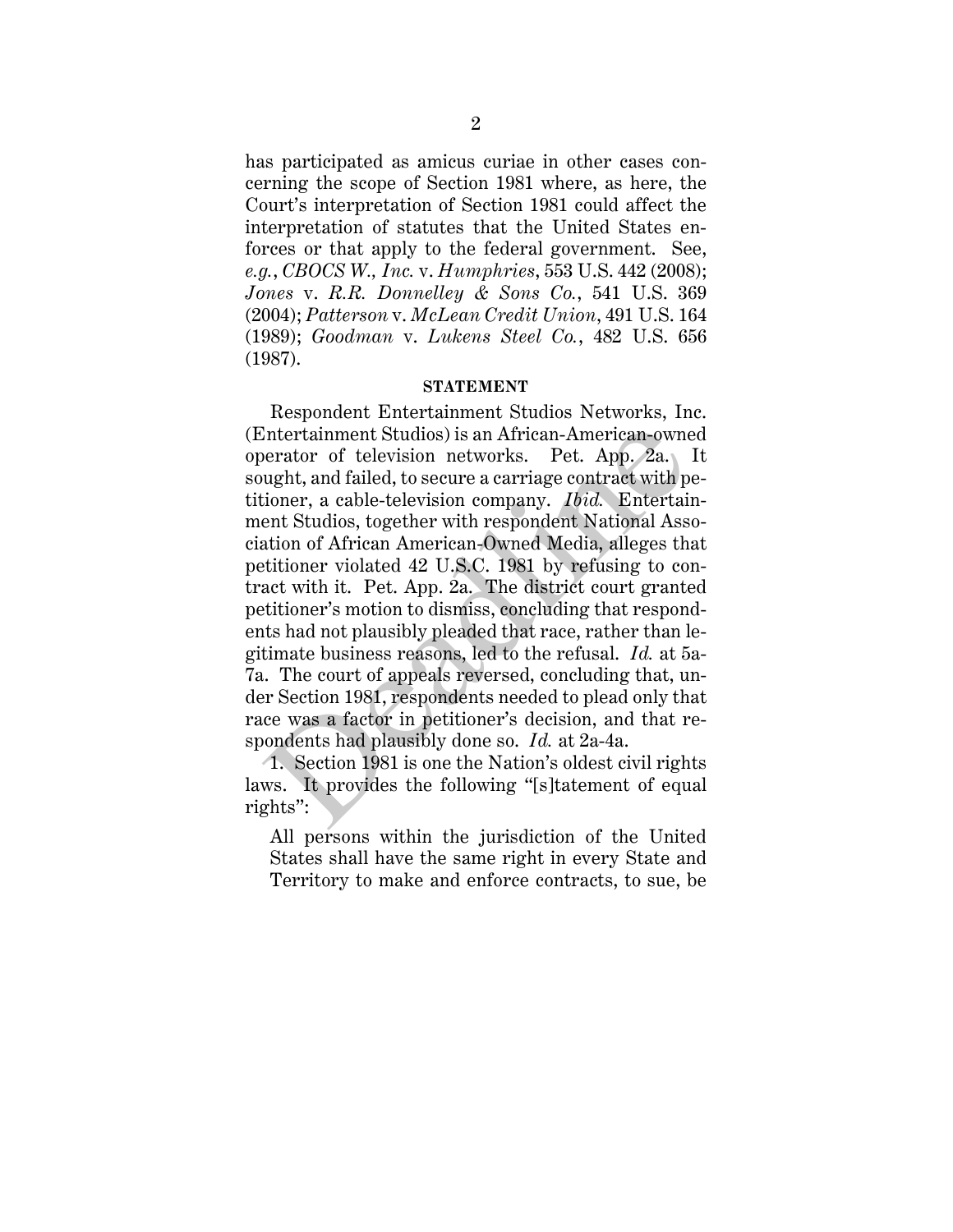parties, give evidence, and to the full and equal benefit of all laws and proceedings for the security of persons and property as is enjoyed by white citizens, and shall be subject to like punishment, pains, penalties, taxes, licenses, and exactions of every kind, and to no other.

#### 42 U.S.C. 1981(a) (emphasis omitted).

This Court has previously "traced the evolution of [Section 1981] and its companion, 42 U.S.C. § 1982." *General Bldg. Contractors Ass'n* v. *Pennsylvania*, 458 U.S. 375, 383-384 (1982). The "operative language of both laws apparently originated in § 1 of the Civil Rights Act of 1866, 14 Stat. 27, enacted by Congress shortly after ratification of the Thirteenth Amendment." *Id.* at 384. "Following ratification of the Fourteenth Amendment, Congress passed what has come to be known as the Enforcement Act of 1870, 16 Stat. 140, pursuant to the power conferred by § 5 of the Amendment," and "Section 16 of that Act contains essentially the language that now appears in § 1981." *Id.* at 385. Section 1981(a) is ultimately "derived from § 1977 of the Revised Statutes of 1874, which in turn codified verbatim § 16 of the 1870 Act." *Ibid.* ights Act of 1866, 14 Stat. 27, enacted by Congre<br>ortly after ratification of the Thirteenth Amen<br>ent." Id. at 384. "Following ratification of the Fou<br>enth Amendment, Congress passed what has come<br>exhown as the Enforcemen

From Section 1981(a)'s general statement of equal rights, this Court has inferred a cause of action for claims that private parties have engaged in intentional racial discrimination. It first inferred such a cause of action from the parallel language of 42 U.S.C. 1982, which gives "[a]ll citizens" the "same right  $***$  as is enjoyed by white citizens \*\*\* to inherit, purchase, lease, sell, hold, and convey real and personal property." See *Jones* v. *Alfred H. Mayer Co.*, 392 U.S. 409, 413-414 (1968) (injunctive relief); see also *Sullivan* v. *Little Hunting Park, Inc.*, 396 U.S. 229, 238-240 (1969)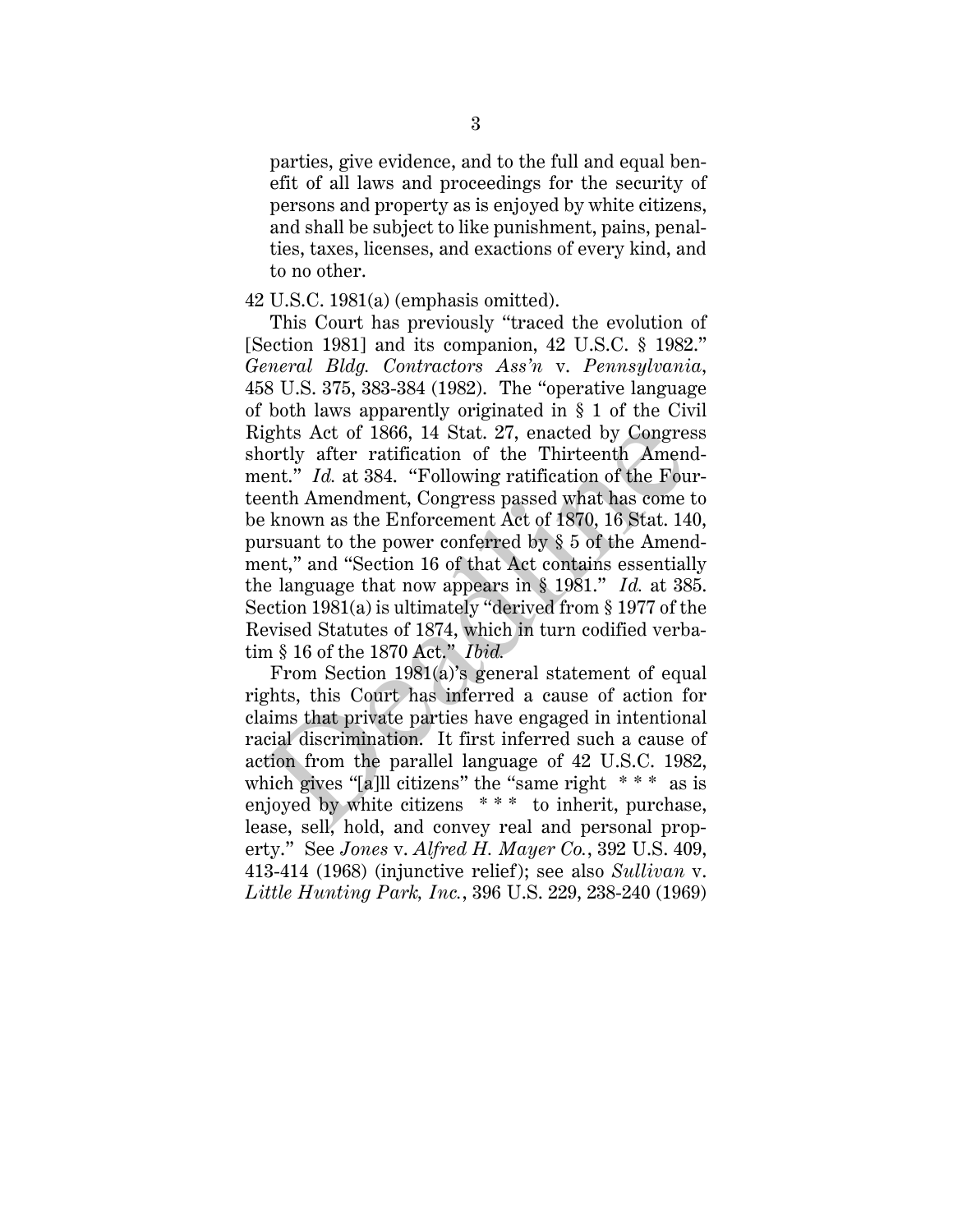(damages). Later, the Court extended that reasoning to Section 1981, concluding that "[a]n individual who establishes a cause of action under § 1981 is entitled to both equitable and legal relief, including" damages. *Johnson* v. *Railway Express Agency, Inc.*, 421 U.S. 454, 460 (1975). The Court has, however, declined to infer Section 1981 causes of action against the federal government, see *Brown* v. *GSA*, 425 U.S. 820, 835 (1976), or against state actors covered by 42 U.S.C. 1983, see *Jett* v. *Dallas Indep. Sch. Dist.*, 491 U.S. 701, 735 (1989).

Since 1870, Congress has substantively amended Section 1981 on only one occasion, after this Court's decision in *Patterson* v. *McLean Credit Union*, 491 U.S. 164 (1989). In *Patterson*, the Court "reaffirm[ed]" that Section 1981 "prohibits racial discrimination in the making and enforcement of private contracts." *Id.* at 172. But it also limited the scope of Section 1981's substantive protections, concluding that the statute did not apply to discriminatory conduct after a contract has already been formed—*i.e.*, "postformation conduct"—and instead applied only where the alleged discrimination relates to the "formation" or enforcement of a contract. *Id.* at 176-177. Sion in *Patterson* v. *McLean* Creati Crition, 491 0.<br>4 (1989). In *Patterson*, the Court "reaffirm[ed]" the ection 1981 "prohibits racial discrimination in the aking and enforcement of private contracts." *Id.*<br>2. But i

As part of the Civil Rights Act of 1991 (1991 Act), Pub. L. No. 102-166, 105 Stat. 1071, Congress codified *Patterson*'s first holding and repudiated its second. See *Jones* v. *R.R. Donnelley & Sons Co.*, 541 U.S. 369, 383 (2004) (characterizing the 1991 Act as "overturn[ing] *Patterson*"). The 1991 Act added subsections (b) and (c). 1991 Act § 101, 105 Stat. 1071-1072. Subsection (c) confirms that "[t]he rights protected by this section are protected against impairment by nongovernmental discrimination and impairment under color of State law." 42 U.S.C. 1981(c). Subsection (b), meanwhile, defines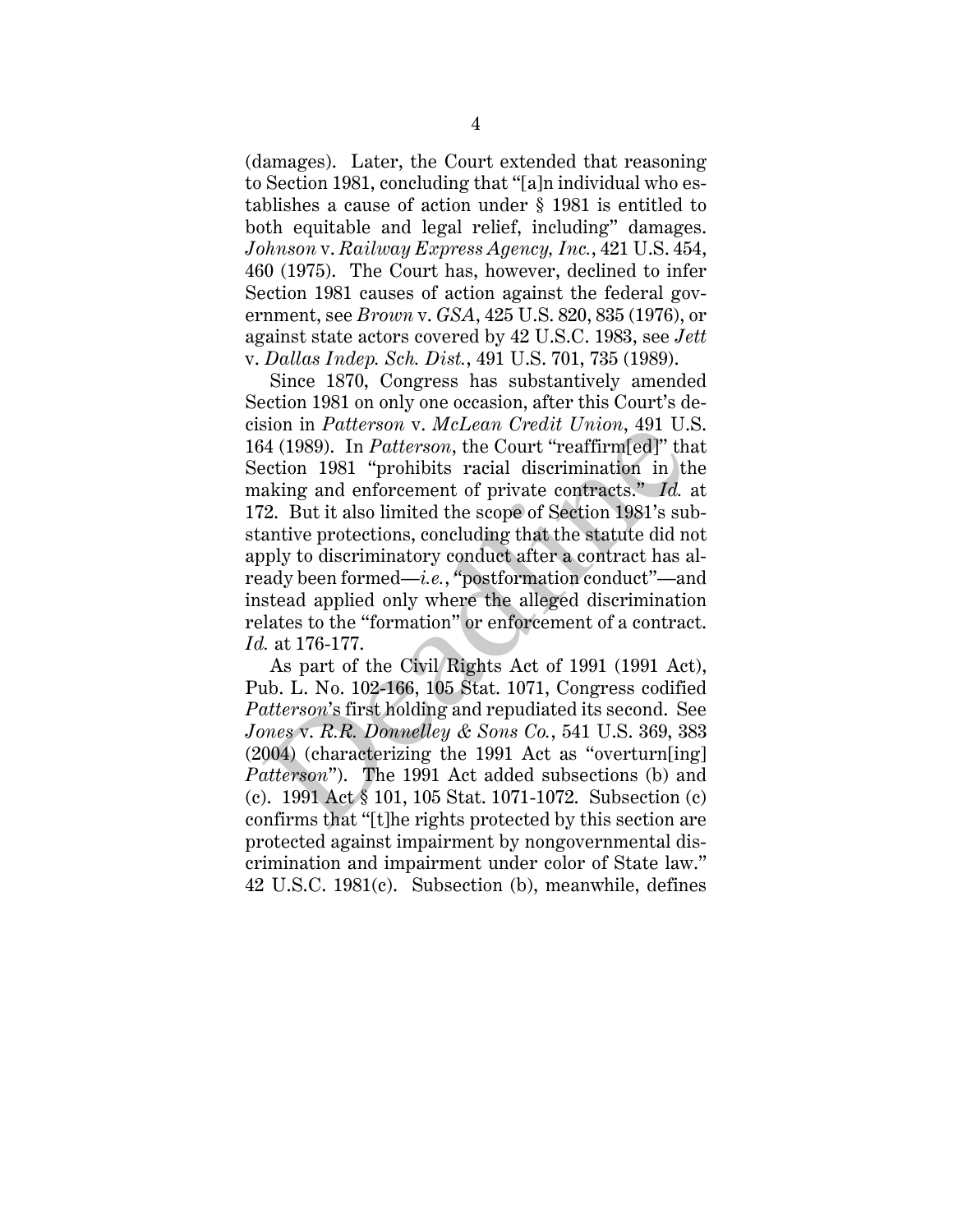the phrase "'make and enforce contracts'" to "include[] the making, performance, modification, and termination of contracts, and the enjoyment of all benefits, privileges, terms, and conditions of the contractual relationship." 42 U.S.C. 1981(b).

2. a. Respondent Entertainment Studios was founded by and is wholly owned by Byron Allen, "an African American actor/comedian/media entrepreneur." Pet. App. 40a. It operates seven television networks: Justice Central.TV, Comedy.TV, ES.TV, Pets.TV, Recipe.TV, MyDestination.TV, and Cars.TV. *Id.* at 42a-43a. Entertainment Studios relies on cable operators like petitioner to deliver its content to their subscribers. *Id.* at 2a, 10a. For more than a decade, Entertainment Studios attempted to secure a carriage contract with petitioner, but petitioner declined to carry its networks. *Id.* at 2a.

b. Entertainment Studios, together with respondent National Association of African American-Owned Media, sued petitioner (along with other cable distributors and a host of private and governmental defendants) under 42 U.S.C. 1981. See Pet. App. 113a. Respondents alleged that petitioner had discriminated "against 100% African American-owned media in contracting for channel carriage and advertising." *Id.* at 116a. They sought damages "in excess of \$20 billion." *Id.* at 145a. Let  $\alpha$  at  $12a$ , 10a. For more than a decade, Entertainment at  $2a$ , 10a. For more than a decade, Entertainment adios attempted to secure a carriage contract with pioner, but petitioner declined to carry its network at

Petitioner moved to dismiss the complaint, and the district court granted the motion. Pet. App. 111a-112a. Respondents then amended their complaint, *id.* at 78a-108a, and petitioner again moved to dismiss, see *id.* at 74a. The district court granted the motion. *Id.* at 77a. It determined that respondents had not stated a claim under Federal Rule of Civil Procedure 12(b)(6) because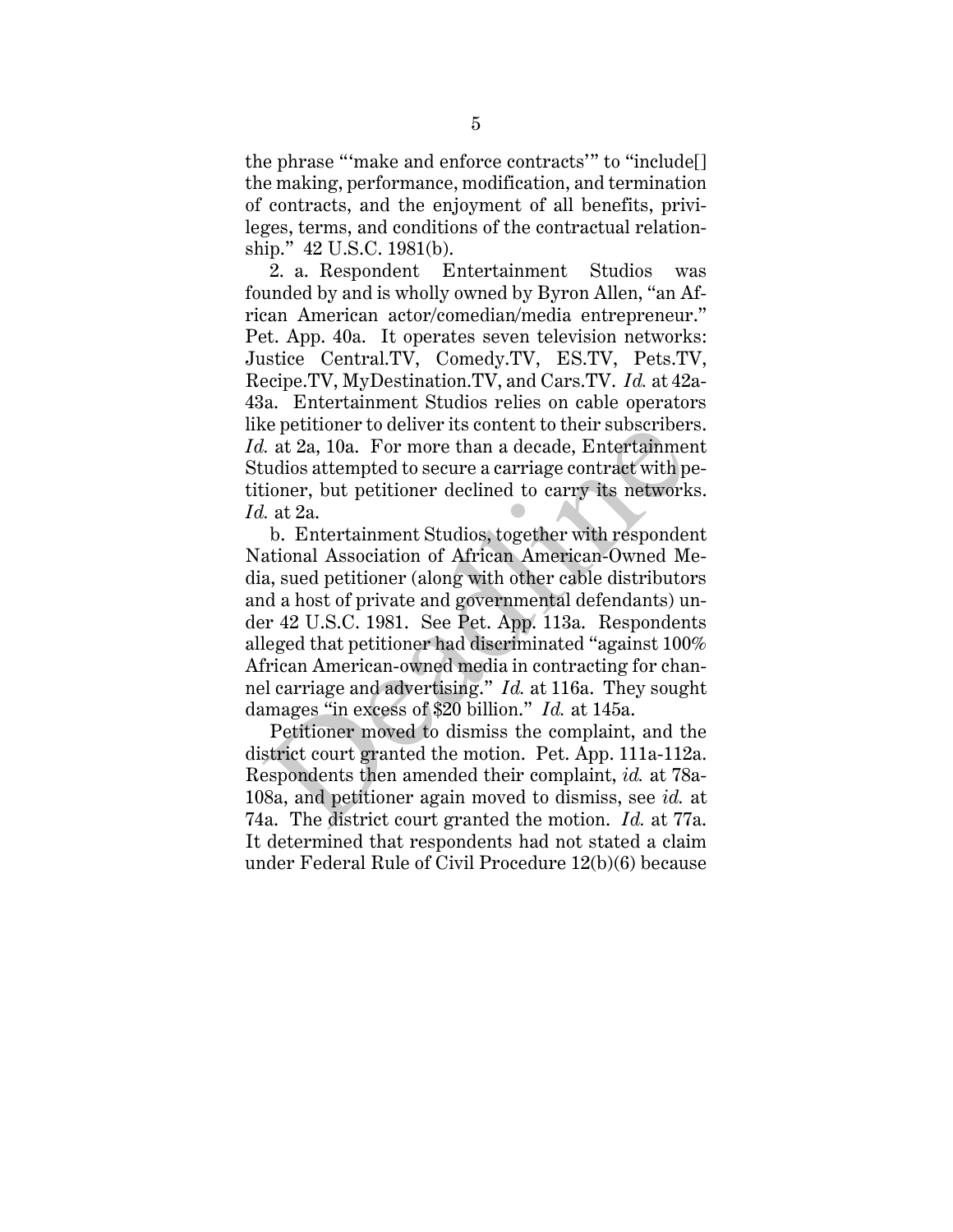they had not plausibly alleged that racial discrimination, rather than legitimate business reasons, led to the denial of carriage. *Id.* at 76a. The court, however, granted respondents "leave to amend one last time." *Ibid.*

Respondents then filed a second amended complaint, which is the operative complaint here. Pet. App. 33a-73a. That complaint alleged that petitioner had provided several legitimate business reasons—bandwidth constraints, a preference for sports and news programming, and a lack of demand—for refusing to carry Entertainment Studios' networks, but that those reasons were misleading or pretextual. See *id.* at 48a-54a.

For the third time, petitioner moved to dismiss under Federal Rule of Civil Procedure 12(b)(6). Pet. App. 5a. The district court granted the motion, this time with prejudice. *Id.* at 7a. The court explained that the facts alleged "were ambiguous, and did not exclude the alternative explanation that [petitioner's] refusal to contract with [Entertainment Studios] was based on legitimate business reasons." *Id.* at 5a-6a. It further explained that "not one fact" added to the second amended complaint "is either antithetical to a decision not to contract with [Entertainment Studios] for legitimate business reasons or, in itself, indicates that the decision was racially discriminatory." *Id.* at 6a. As such, the court concluded that the complaint "stops short of the line between possibility and plausibility of entitlement to relief." *Ibid.* (quoting *Ashcroft* v. *Iqbal*, 556 U.S. 662, 678 (2009)). For the third time, petitioner moved to dismiss a<br>ir Federal Rule of Civil Procedure 12(b)(6). Pet. Ap<br>.. The district court granted the motion, this time wi<br>ejudice. Id. at 7a. The court explained that the face<br>geged "we

3. The court of appeals reversed. Pet. App. 1a-4a. In the decision below, the court incorporated its legal analysis in another decision issued by the same panel in a similar suit against a different cable operator, *National Ass'n of African American-Owned Media* v.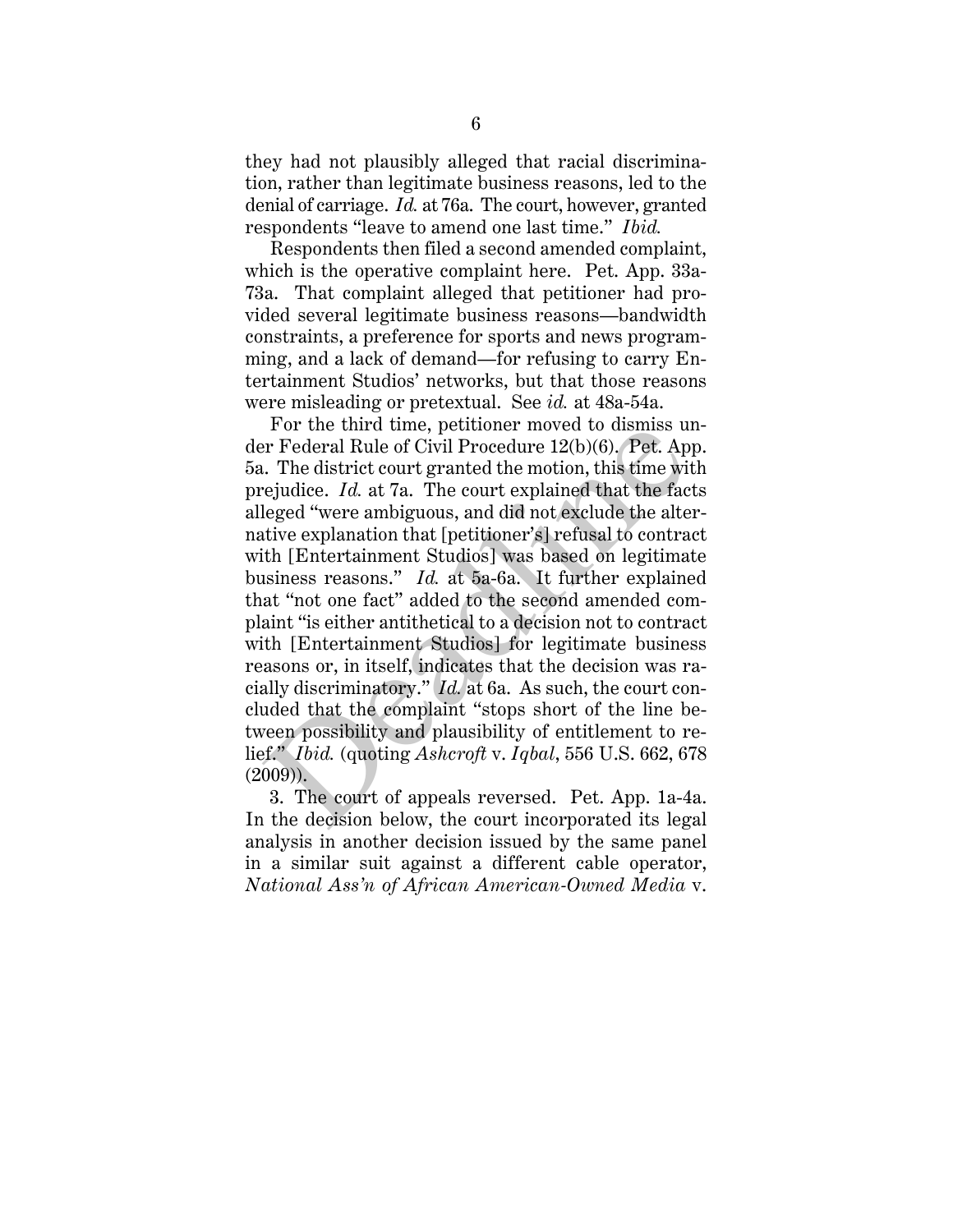*Charter Communications, Inc.*, No. 17-55723 (9th Cir. Feb. 4, 2019), petition for cert. pending, No. 18-1185 (filed Mar. 8, 2019). Pet. App. 2a; see *id.* at 8a-31a.

In *Charter*, the court of appeals considered what causation standard applies to Section 1981 claims. Pet. App. 15a-21a. The court recognized that two decisions of this Court involving other federal anti-discrimination statutes had instructed that but-for causation is the default standard. See *id.* at 16a-20a (citing *University of Tex. Sw. Med. Ctr.* v. *Nassar*, 570 U.S. 338 (2013), and *Gross* v. *FBL Fin. Servs., Inc.*, 557 U.S. 167 (2009)). Nevertheless, the court of appeals concluded that "the text of  $§$  1981 \*\*\* permits a departure from" that default. *Id.* at 20a. The court observed that Section 1981 "guarantees 'the same right' to contract 'as is enjoyed by white citizens.'" *Ibid.* (quoting 42 U.S.C. 1981(a)). And it reasoned that "[i]f discriminatory intent plays *any* role in a defendant's decision not to contract with a plaintiff, \* \* \* then that plaintiff has not enjoyed the *same right* as a white citizen." *Id.* at 21a. The court thus concluded that a plaintiff can prevail "[e]ven if racial animus was not the but-for cause of a defendant's refusal to contract." *Ibid.* Xt of 8 1981 The permits a departure from that dult. *Id.* at 20a. The court observed that Section 198<br>uarantees 'the same right' to contract 'as is enjoyer white citizens." *Ibid.* (quoting 42 U.S.C. 1981(a)<br>and it reaso

In the decision below, the court of appeals reiterated that respondents "needed only to plausibly allege that discriminatory intent was a factor in [petitioner's] refusal to contract, and not necessarily the but-for cause of that decision." Pet. App. 2a. The court then determined that, under that standard, respondents' complaint included sufficient allegations from which the court could infer that Entertainment Studios had been treated differently because of the race of its owner. *Id.* at 3a. Although the court acknowledged that "legitimate, race-neutral reasons for [petitioner's] conduct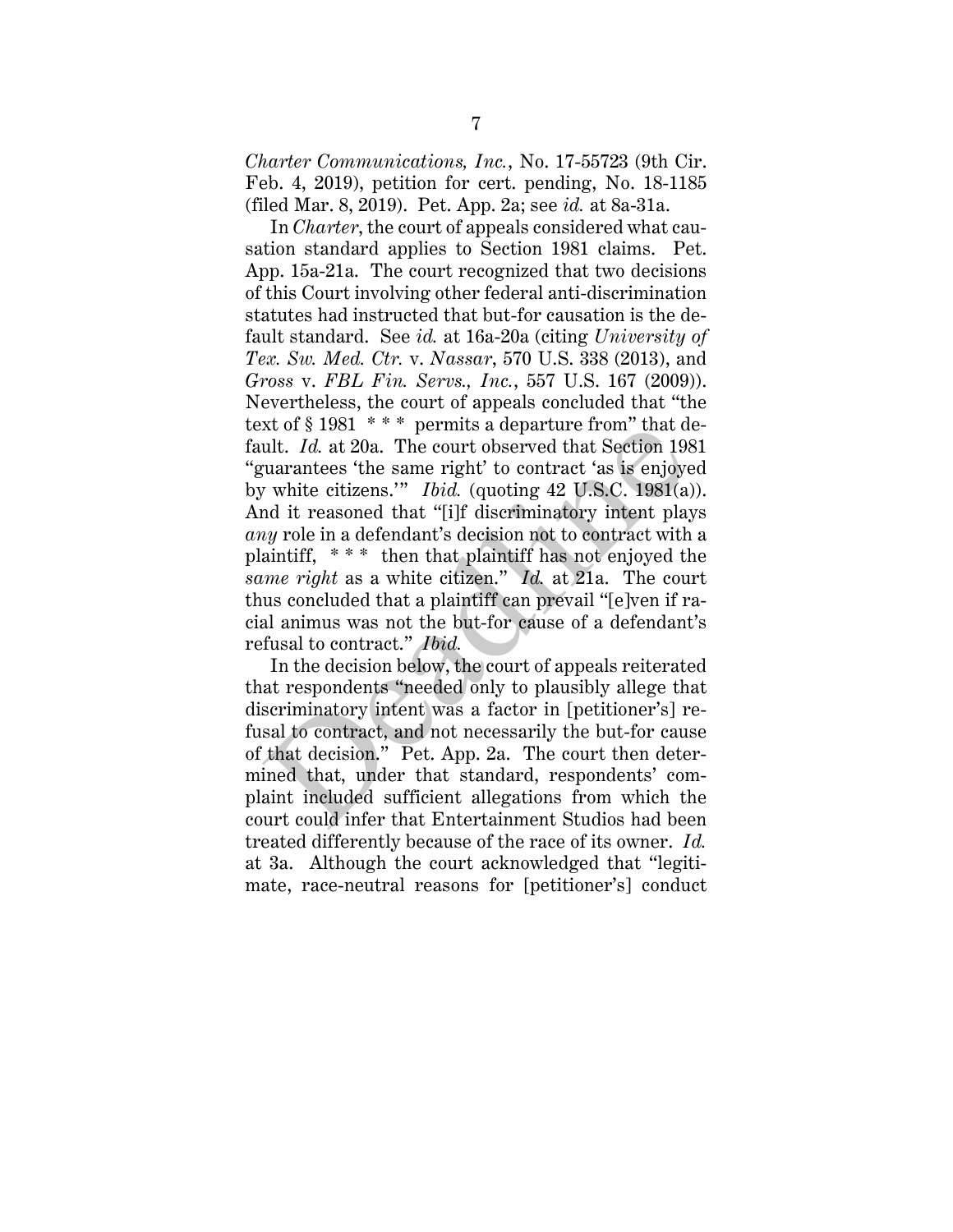are contained within the" complaint, it did not believe that those allegations rendered implausible the claim that "discriminatory intent played at least some role in [petitioner's] refusal to contract with Entertainment Studios." *Id.* at 4a. The court thus concluded that respondents had stated a plausible claim under Section 1981. *Ibid.*

#### **SUMMARY OF ARGUMENT**

In the aftermath of the Civil War, Congress sought to protect certain civil rights of newly freed slaves by enacting 42 U.S.C. 1981. Section 1981 guarantees that all persons in the United States "shall have the same right  $***$  to make and enforce contracts  $***$  as is enjoyed by white citizens." 42 U.S.C. 1981(a). Although the statute does not expressly describe the necessary causal link between a plaintiff's race and a defendant's refusal to contract, the text is most naturally read to require but-for causation, and background common-law principles confirm that a but-for rule applies. The court of appeals erred in concluding otherwise. See Pet. App. 2a, 20a-21a.

A. In recent years, this Court has addressed similar questions about the appropriate causation standard under other federal anti-discrimination laws, including the Age Discrimination in Employment Act of 1967 (ADEA), 29 U.S.C. 621 *et seq.*, and the retaliation provision of Title VII of the Civil Rights Act of 1964 (Title VII), 42 U.S.C. 2000e *et seq.* See *University of Tex. Sw. Med. Ctr.* v. *Nassar*, 570 U.S. 338 (2013); *Gross* v. *FBL Fin. Servs., Inc.*, 557 U.S. 167 (2009). Under both statutes, the Court concluded that a plaintiff must prove that a protected trait or action was the but-for cause of an adverse employment decision. See *Nassar*, 570 U.S. at ght \*\*\* to make and enforce contracts \*\*\* as<br>joyed by white citizens."  $42 \text{ U.S.C. } 1981(a)$ . Althouge statute does not expressly describe the necessar<br>usal link between a plaintiff's race and a defendant<br>fusal to contract,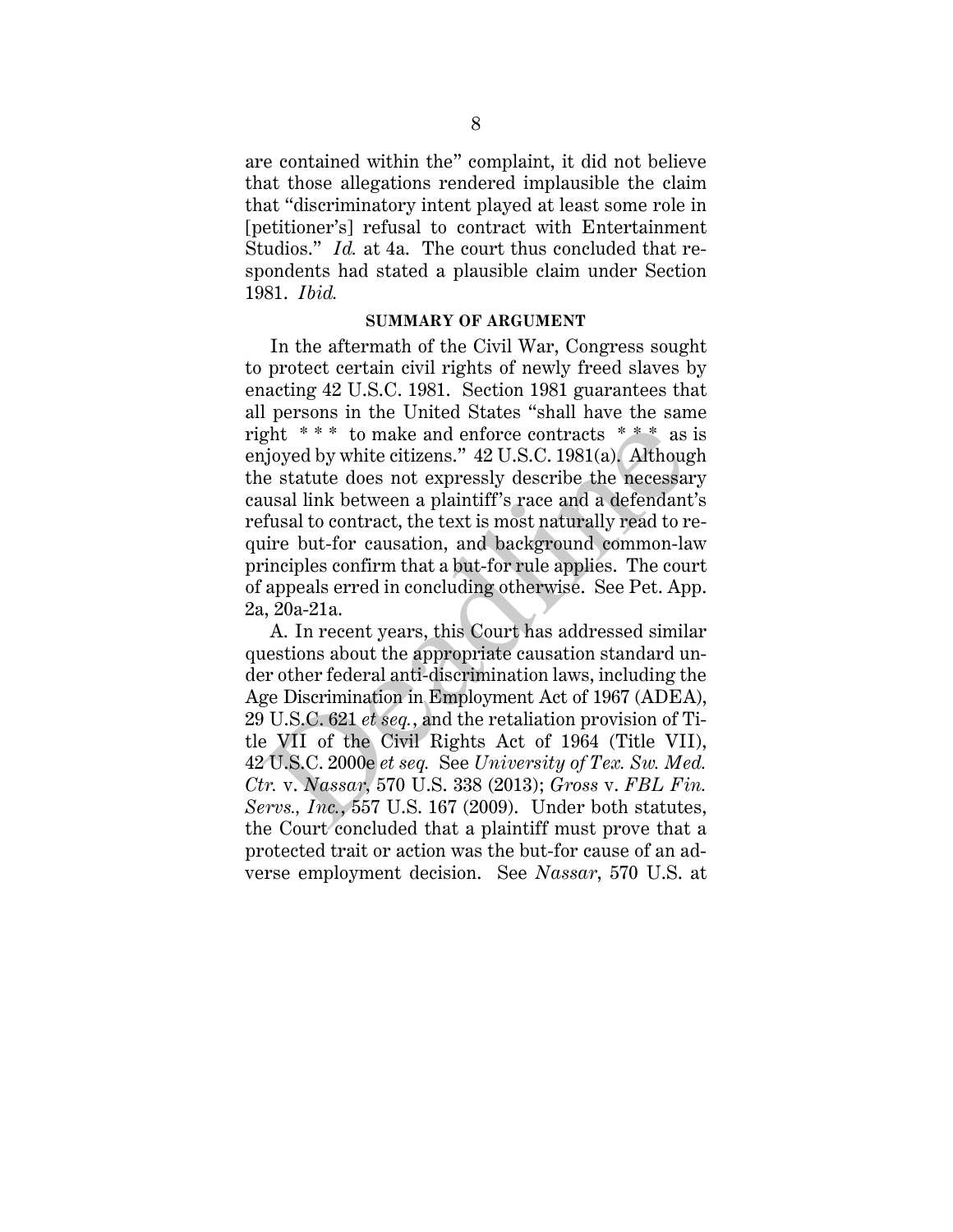362; *Gross*, 557 U.S. at 178. As the Court explained, federal anti-discrimination laws effectively authorize tort claims; "[c]ausation in fact \* \* \* is a standard requirement of" such claims; and "an action 'is not regarded as a cause of an event if the particular event would have occurred without it." *Nassar*, 570 U.S. at 346-347 (citation omitted). Congress is therefore "presumed to have incorporated" the "default rule<sup>[]"</sup> of but-for causation. *Id.* at 347.

B. Nothing in Section 1981 evinces an intent to depart from that default. The text of Section 1981 guarantees that all persons have "the same right" to certain enumerated outcomes, including the right "to make \* \* \* contracts." 42 U.S.C. 1981(a). Because "making" a contract means entering a contract, a person does not enjoy "the same right" guaranteed by Section 1981 if race prevents her from entering a contract that a similarly situated white person would have entered. And the inverse is also true: If a plaintiff and a defendant would not have entered a contract even if the plaintiff were white, then her rights under Section 1981 have not been infringed. That understanding of Section 1981's text is consistent with the default but-for rule. And it avoids the anachronistic result of applying a motivatingfactor test that developed in federal law in the twentieth century to a statute enacted in the nineteenth. immerated outcomes, including the right to man<br>\*\* contracts." 42 U.S.C. 1981(a). Because "making"<br>ntract means entering a contract, a person does n<br>joy "the same right" guaranteed by Section 1981<br>ce prevents her from enter

Section 1981's structure, history, and purpose confirm that a but-for rule applies. Congress originally paired Section 1981 with a criminal enforcement provision that covers discrimination "on account of" or "by reason of" a person's race—classic formulations of butfor causation. See Civil Rights Act of 1866 (1866 Act), ch. 31, § 2, 14 Stat. 27; Enforcement Act of 1870 (1870 Act), ch. 114, § 17, 16 Stat. 144; see also *Gross*, 557 U.S.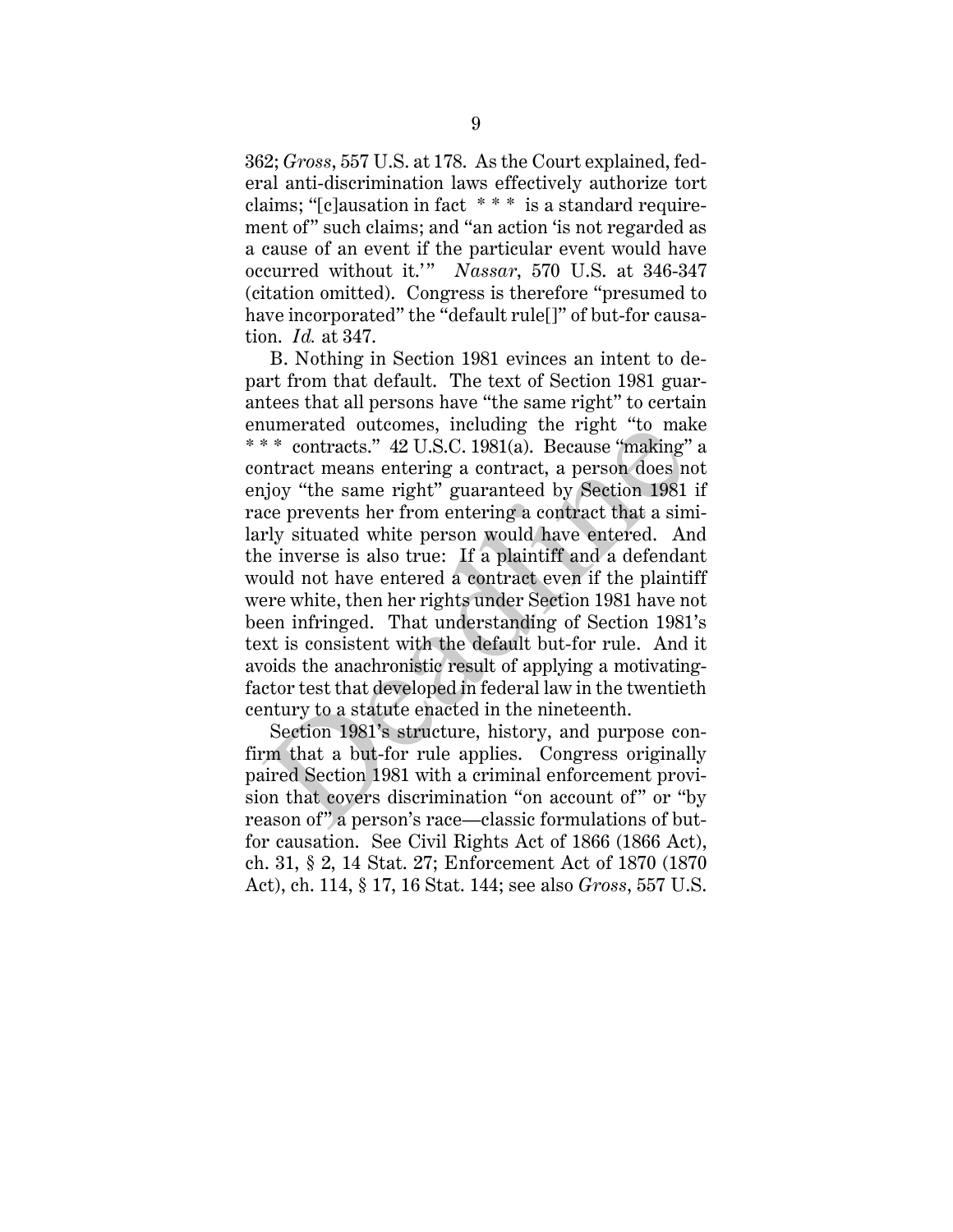at 176. And Congress could not have plausibly intended to apply a but-for standard to the legislation's key enforcement provision, while establishing a different standard for the declaratory language in Section 1981. Indeed, the provision that became Section 1981 originally included parallel but-for language, but it was removed during the legislative process as part of an effort to narrow the scope of the legislation. See *General Bldg. Contractors Ass'n* v. *Pennsylvania*, 458 U.S. 375, 388 n.15 (1982). In narrowing the legislation, Congress did not silently adopt a lower causation standard. To the contrary, it took but-for causation as a given, as its core objective was to eliminate facially discriminatory laws, under which race is necessarily the but-for cause of a person's disparate treatment.

C. Nor can the court of appeals' decision be defended on alternate grounds. Respondents suggest, see Br. in Opp. 33-35, that the pleading standard under Section 1981 differs from the ultimate liability standard. But if a plaintiff must prove but-for causation at trial, then a plaintiff must also "adequately \* \* \* *allege* th[at] requirement[]" in its complaint. *Dura Pharm., Inc.* v. *Broudo*, 544 U.S. 336, 346 (2005).

Relatedly, other courts of appeals have adopted a burden-shifting framework, under which a plaintiff may make out a prima facie case of a Section 1981 violation by demonstrating that "race plays any role in a challenged decision by a defendant," at which point the defendant has the burden of persuasion to "prove[] that the same decision would have been made regardless of the plaintiff's race." *Brown* v. *J. Kaz, Inc.*, 581 F.3d 175, 183 n.5 (3d Cir. 2009). That framework—which courts have transplanted from the Title VII and Equal Protection Clause contexts—should not apply here. re objective was to enfiniate racially discriminations, under which race is necessarily the but-for cause a person's disparate treatment.<br>C. Nor can the court of appeals' decision be defended alternate grounds. Respondent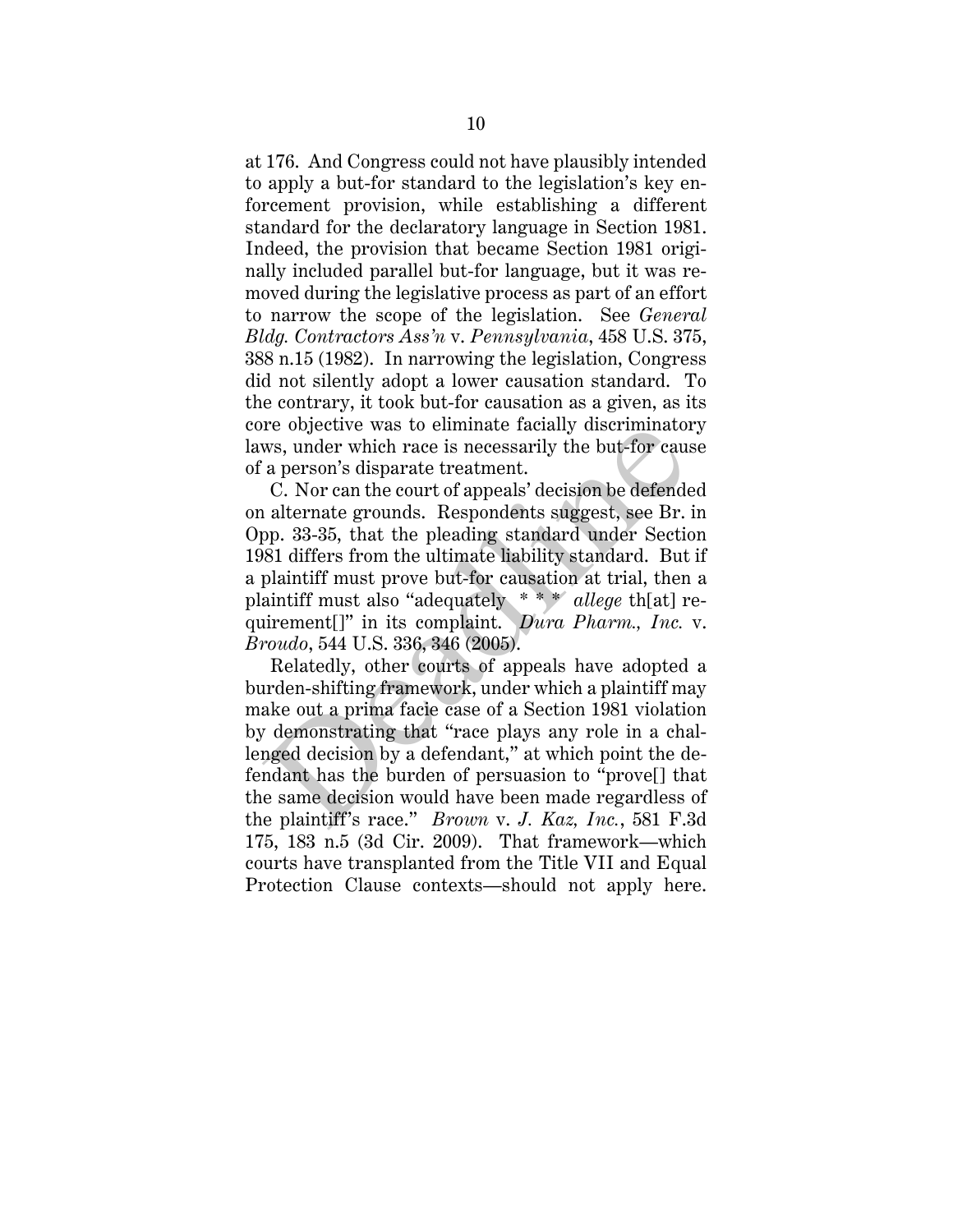This Court has cautioned that existing burden-shifting approaches should not be extended to different antidiscrimination schemes governed by their own statutory text. See *Nassar*, 570 U.S. at 362; *Gross*, 557 U.S. at 179 n.6. And neither the text of Section 1981 nor the relevant common-law principles support recasting an element of a plaintiff  's claim as an affirmative defense. Because Section 1981 does not authorize a shift in the burden of persuasion, a plaintiff must plead and prove all elements of her claim, including but-for causation.

#### **ARGUMENT**

## **A SECTION 1981 PLAINTIFF MUST ESTABLISH BUT-FOR CAUSATION**

Section 1981 provides that "[a]ll persons within the jurisdiction of the United States shall have the same right in every State and Territory to make and enforce contracts \* \* \* as is enjoyed by white citizens." 42 U.S.C. 1981(a). As amended, the statute prohibits purposeful discrimination both by private entities and "under color of State law." 42 U.S.C. 1981(c); see *General Bldg. Contractors Ass'n* v. *Pennsylvania*, 458 U.S. 375, 391 (1982). And although the statute does not expressly provide a private cause of action for damages, this Court has long determined that such actions are available. See, *e.g.*, *Runyon* v. *McCrary*, 427 U.S. 160, 168 (1976). The question here is the causation standard that a Section 1981 plaintiff must satisfy—that is, whether racial discrimination must be the "but-for" reason why the defendant refused to contract with the plaintiff, or need only be a factor in the defendant's decision. **NUSATION**<br>Section 1981 provides that "[a]]] persons within the<br>risdiction of the United States shall have the sanght in every State and Territory to make and enfor<br>ntracts  $****$  as is enjoyed by white citizens<br> $: U.S.C.$  198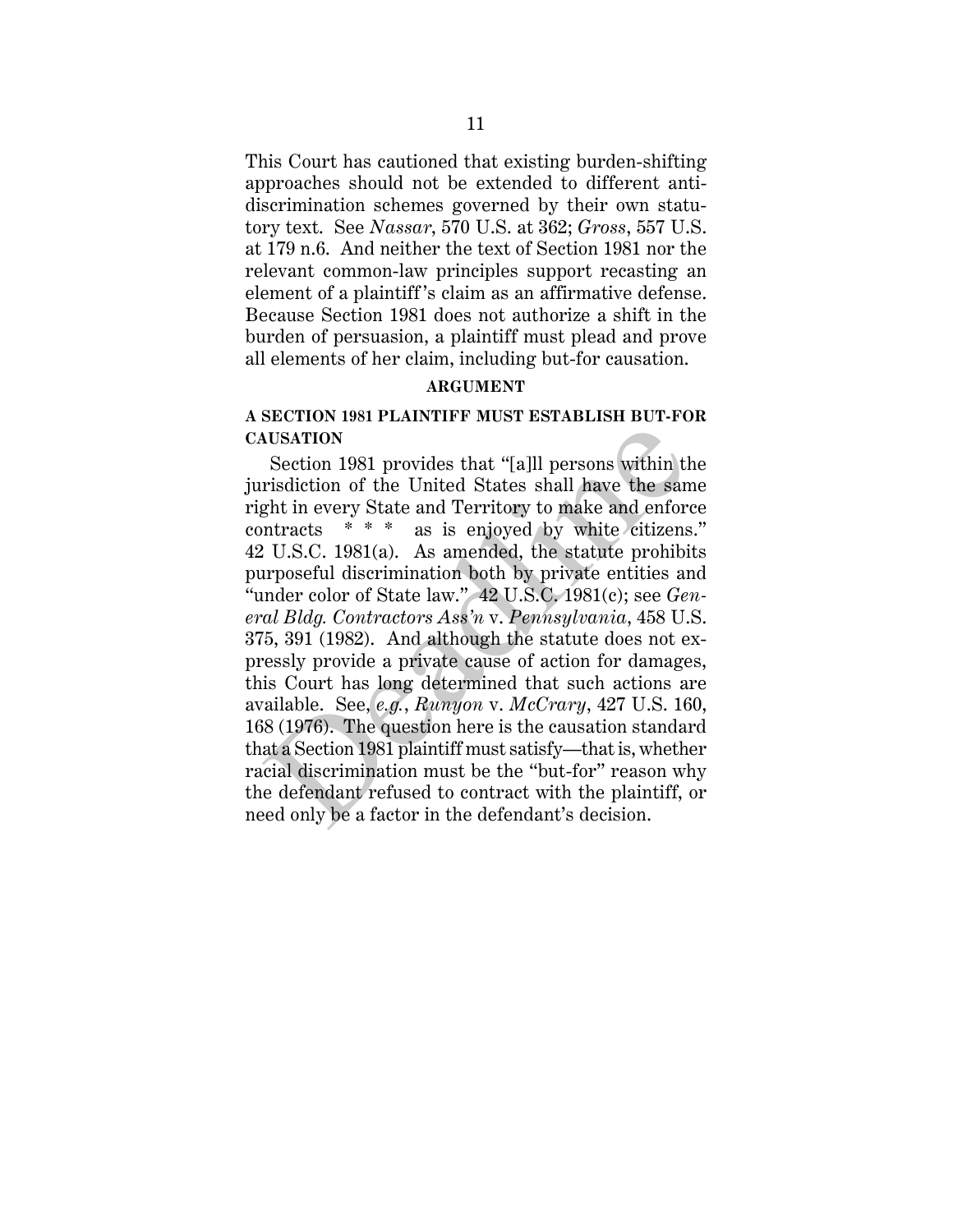## **A. But-For Causation Is The Default Rule For Federal Anti-Discrimination Laws**

1. This Court recently considered similar questions concerning the causation standard under the ADEA and Title VII's retaliation provision. See *Gross* v. *FBL Fin. Servs., Inc.*, 557 U.S. 167 (2009); *University of Tex. Sw. Med. Ctr.* v. *Nassar*, 570 U.S. 338 (2013). In those decisions, the Court made clear that "[c]ausation in fact \* \* \* is a standard requirement of any tort claim." *Nassar*, 570 U.S. at 346. And it is "textbook tort law that an action 'is not regarded as a cause of an event if the particular event would have occurred without it.'" *Id.* at 347 (citation omitted). Thus, when Congress creates a tort action, such as Section 1981, this Court presumes that it intended to incorporate that "default rule[], \* \* \* absent an indication to the contrary in the statute itself." *Ibid.*

In *Gross*, the Court applied those principles to the ADEA, which makes it "unlawful for an employer \* \* \* [to] discriminate against any individual with respect to his compensation, terms, conditions, or privileges of employment, because of such individual's age." 29 U.S.C.  $623(a)(1)$ . The Court explained that "[t]he words 'because of' mean 'by reason of: on account of,'" suggesting that age must be the determinative factor for the adverse employment action. 557 U.S. at 176 (citation omitted). It buttressed that textual point by identifying the general common-law rule that "[a]n act or omission is not regarded as a cause of an event if the particular event would have occurred without it." *Id.* at 177 (quoting W. Keeton et al., *Prosser and Keeton on the Law of Torts* § 41, at 265 (5th ed. 1984)). The Court accordingly concluded that an ADEA plaintiff must prove "that age 7 (citation omitted). Thus, when Congress creates<br>rt action, such as Section 1981, this Court presume<br>at it intended to incorporate that "default rule[],  $*$ <br>sent an indication to the contrary in the statute i<br>If." Ibid.<br>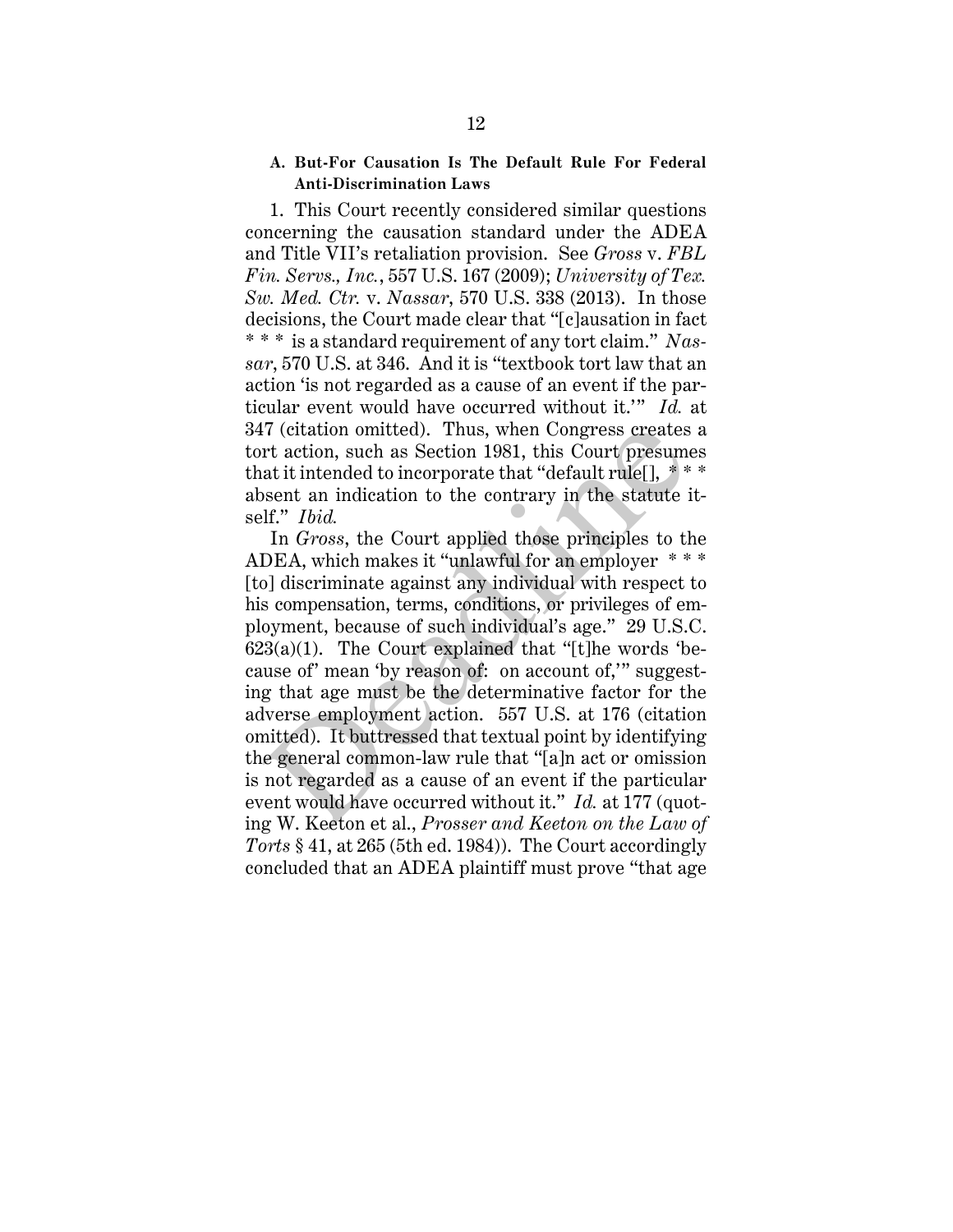was the 'but-for' cause of the challenged employer decision." *Id.* at 178.

In *Nassar*, the Court reached a similar conclusion with respect to Title VII retaliation claims under 42 U.S.C. 2000e-3(a), which makes it unlawful for an employer to discriminate against an employee "because he has opposed any [unlawful employment] practice" or participated in a Title VII investigation or proceeding. This time, the Court began with the principle that "[c]ausation in fact—*i.e.*, proof that the defendant's conduct did in fact cause the plaintiff's injury—is a standard requirement of any tort claim." *Nassar*, 570 U.S. at 346. It explained that, "[i]n the usual course, this standard requires the plaintiff to show 'that the harm would not have occurred' in the absence of—that is, but for the defendant's conduct." *Id.* at 346-347 (quoting Restatement of Torts  $\S$  431 cmt. a,  $\S$  432(1) & cmt. a (1936)). The Court reasoned that but-for causation is therefore "the background against which Congress legislated in enacting Title VII, and these are the default rules it is presumed to have incorporated, absent an indication to the contrary in the statute itself." *Id.* at 347. Because Title VII's retaliation provision did not include a contrary indication, the Court determined that a plaintiff "must establish that his or her protected activity was a but-for cause" of an adverse employment action. *Id.* at 362; see *id.* at 352. o. It explained that, [1] in the usual course, this stand<br>d requires the plaintiff to show 'that the harm wou<br>t have occurred' in the absence of—that is, but for-<br>e defendant's conduct." Id. at 346-347 (quoting R<br>atement

Both *Gross* and *Nassar* distinguished the Court's earlier decision in *Price Waterhouse* v. *Hopkins*, 490 U.S. 228 (1989), which dealt with the causation standard for Title VII discrimination claims. See *Gross*, 557 U.S. at 174-175; *Nassar*, 570 U.S. at 348-351. Title VII's discrimination provision, 42 U.S.C. 2000e-2(a)(1), makes it an "unlawful employment practice" for an employer to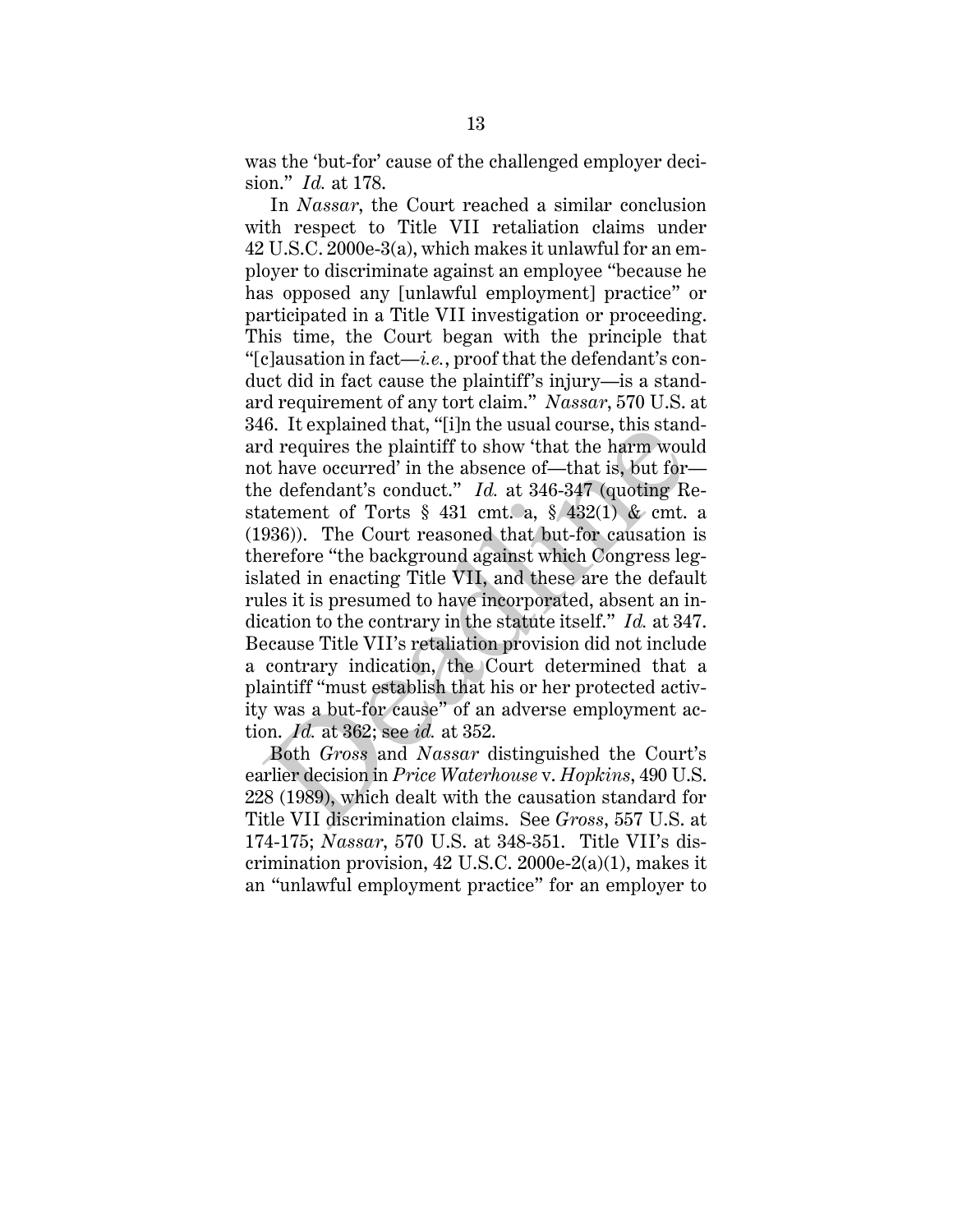refuse to hire, to discharge, "or otherwise to discriminate against any individual" with respect to the terms and conditions of employment, "because of such individual's race, color, religion, sex, or national origin." In *Price Waterhouse*, a plurality of the Court and two Justices concurring in the judgment concluded that if a Title VII plaintiff proves that her membership in a protected class "played a motivating part in an employment decision, the defendant may avoid a finding of liability only by proving by a preponderance of the evidence that it would have made the same decision even if it had not taken the [protected trait] into account." 490 U.S. at 258; see *id.* at 259-260 (White, J., concurring in the judgment); *id.* at 276 (O'Connor, J., concurring in the judgment).

Two years later, Congress responded by enacting "a new burden-shifting framework" that "abrogated a portion of *Price Waterhouse*[]." *Nassar*, 570 U.S. at 349; see 1991 Act § 107, 105 Stat. 1075-1076. Under that new framework, a plaintiff generally can establish a Title VII violation by demonstrating that a protected trait "was a motivating factor for any employment practice, even though other factors also motivated the practice." 42 U.S.C. 2000e-2(m). The burden then shifts to the employer to demonstrate that it "would have taken the same action in the absence of the impermissible motivating factor."  $42$  U.S.C. 2000e-5(g)(2)(B). An employer who carries that burden does not wholly escape liability for declaratory or certain injunctive relief, but a court may "not award damages" or back pay, or order the plaintiff's "reinstatement, hiring, or promotion." 42 U.S.C. 2000e-5(g)(2)(B)(ii).As both *Gross* and *Nassar* explained, the text of Title VII's discrimination probe, see *ta.* at 259-200 (white, J., concurring in the judgent); *id.* at 276 (O'Connor, J., concurring in the judgent).<br>Two years later, Congress responded by enacting 'who burden-shifting framework" that "abrogated a po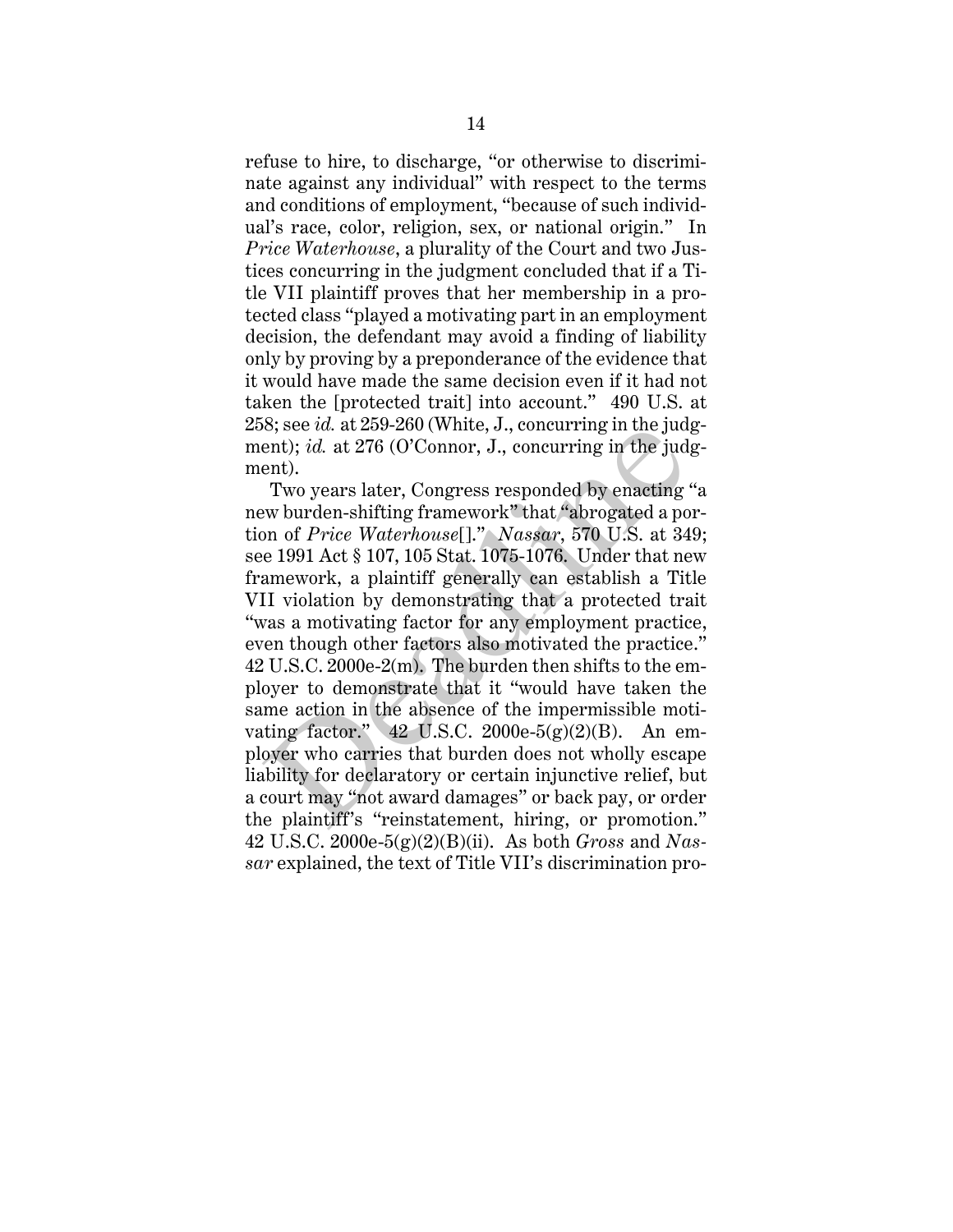vision thus specifically authorizes liability when discrimination is a "motivating factor" in a defendant's adverse decision—a textual command that departs from the default but-for rule. See *Gross*, 557 U.S. at 174; *Nassar*, 570 U.S. at 350-351. But in light of the tailored statutory amendment, and the Court's doubts about its earlier divided decision, "the rule of *Price Waterhouse* is not controlling" elsewhere. *Nassar*, 570 U.S. at 362; see *Gross*, 557 U.S. at 178-179 & n.5.

2. When Section 1981 was first enacted in 1866, butfor causation was firmly established as the default test for factual causation. Although nineteenth-century tort law did not employ the label of "but-for" causation, it required that a defendant's tortious conduct be the *causa sine qua non*—or "cause without which not"—of the plaintiff's injury, a concept that comports with modern understandings of but-for causation. See *Hayes* v. *Michigan Cent. R.R.*, 111 U.S. 228, 241 (1884) (defining *causa sine qua non* as "a cause which if it had not existed, the injury would not have taken place"). Tort commentaries often mentioned the well-settled requirement of *causa sine qua non* in juxtaposition with the developing requirement of *causa causans*, which was akin to the modern concept of proximate causation. See, *e.g.*, Walworth Howland Roberts & George Wallace, *The Duty & Liability of Employers* 346 (3d ed. 1885) ("The leading principle of the law as to damages is that the act of the defendant must be the *causa causans*, or proximate cause of the plaintiff's loss, and not merely a *causa sine qua non*."); Thomas William Saunders, *A Treatise Upon the Law Applicable to Negligence* 9 (1871) ("In order to make a defendant liable, his negligence must be the *causa causans*, and not merely a *causa sine qua non*."). We did not employ the label of out-for causation,<br>quired that a defendant's tortious conduct be the<br>usa sine qua non—or "cause without which not"—<br>e plaintiff's injury, a concept that comports with mo<br>n understandings of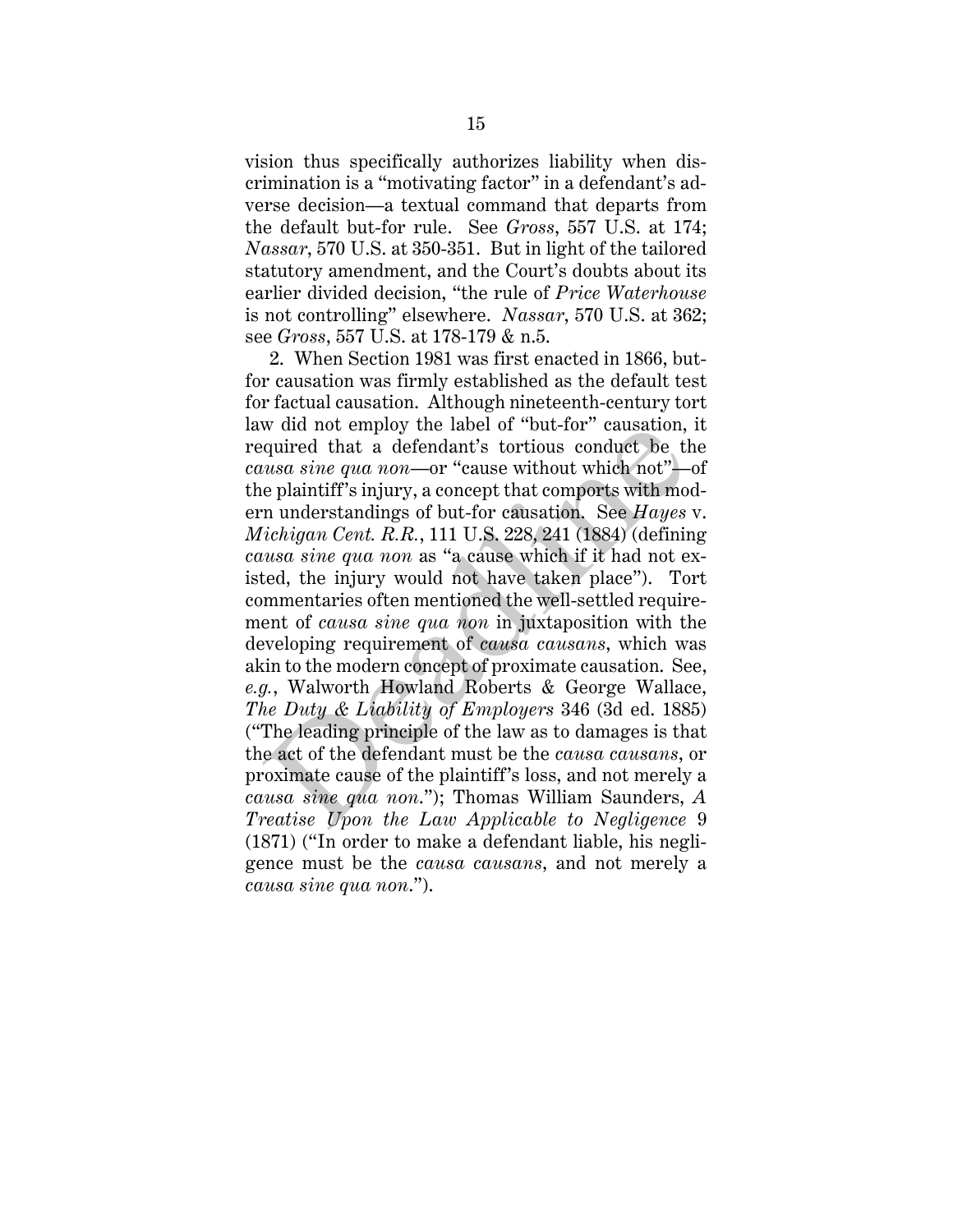Those commentaries embraced the proposition that "[i]f the damage complained of would have ensued notwithstanding the conduct complained of, then such conduct is not a cause." 1 Edwin A. Jaggard, *Hand-book of the Law of Torts* 62 (1895) (emphasis omitted); see *ibid.* ("A cause is a necessary antecedent. It must be a causa sine qua non of the damage complained of."); Thomas G. Shearman & Amasa A. Redfield, *A Treatise on the Law of Negligence* § 8, at 7 (1st ed. 1869) (explaining that a plaintiff could recover only if the defendant could "have prevented the injury from occurring by the exercise of due care"). As a result, the prevailing nineteenthcentury rule was that "[w]here two or more causes concur to produce an effect, and it cannot be determined which contributed most largely, or whether, without the concurrence of both, it would have happened at all, and a particular party is responsible only for the consequences of one of these causes, a recovery cannot be had." 1 Francis Hilliard, *The Law of Torts or Private Wrongs* 78-79 (1866).

Over time, commentators and courts began to drop the Latin phrase *causa sine qua non* in favor of the label "but-for" causation. See Jeremiah Smith, *Legal Cause in Actions of Tort*, 25 Harv. L. Rev. 103, 108 (1911) (equating "The But for Rule" and "The *Causa sine qua non* Rule"); 1 Theodore Sedgwick, *A Treatise on the Measure of Damages* 199 (9th ed. 1912) (equating "Causa sine qua non" and "The 'but for which' rule") (emphasis omitted). But whatever the label, "the 'but for' requirement [was] generally one of the indispensable elements to make out legal cause" through the early twentieth century. Smith, 25 Harv. L. Rev. at 109; see G. Edward White, *The Emergence and Doctrinal Development of Tort Law, 1870-1930*, 11 U. St. Thomas L.J. ntury rue was that [w]nere two or more causes co<br>r to produce an effect, and it cannot be determine<br>hich contributed most largely, or whether, without th<br>neurrence of both, it would have happened at all, at<br>particular part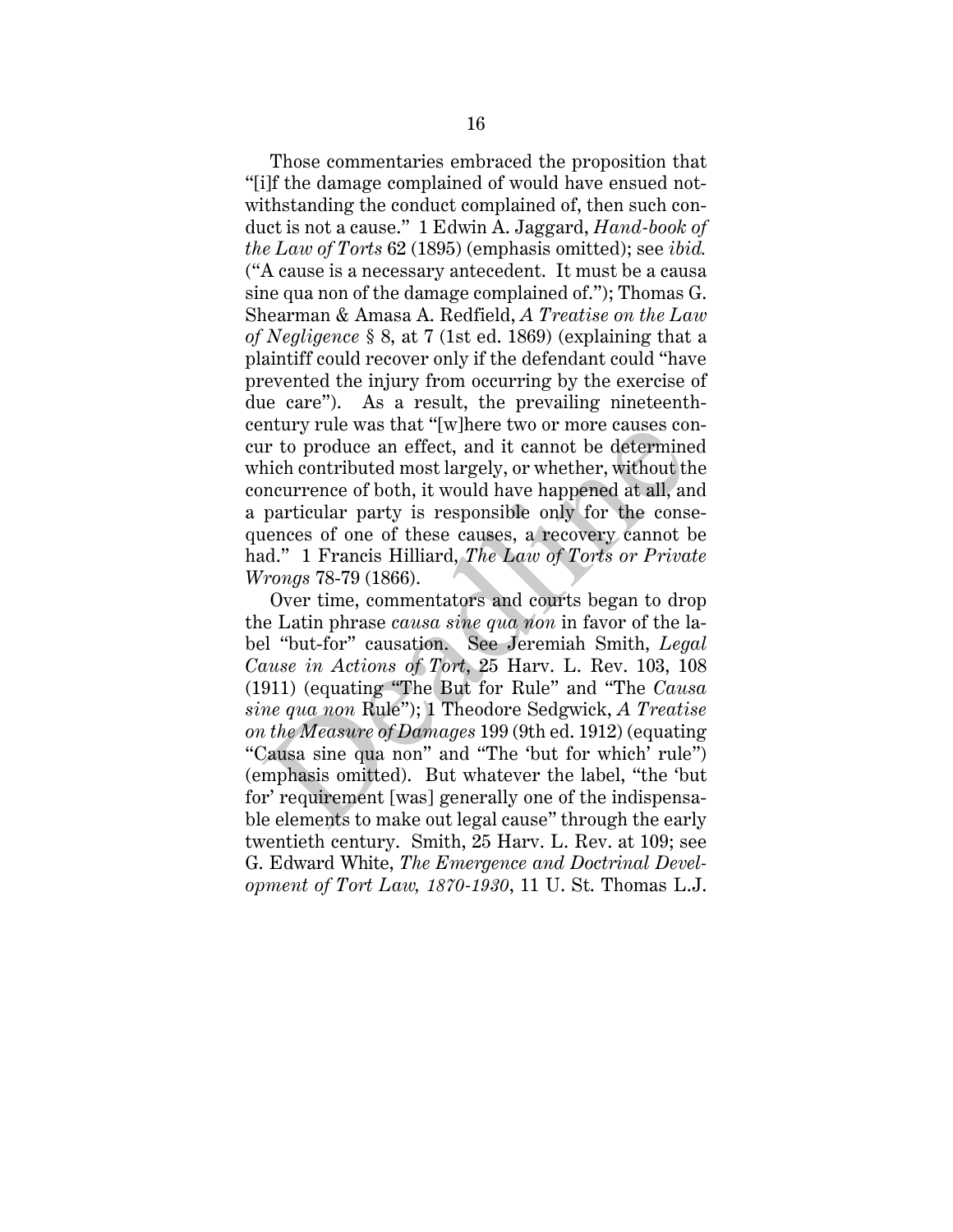463, 464-465 (2014) (explaining that "late nineteenthcentury tort law" required "plaintiffs to satisfy, by a preponderance of the evidence, the 'but-for' test for factual causation"). Because that was "the background against which Congress legislated," Congress is "presumed to have incorporated" that "default rule[]" in Section 1981, "absent an indication to the contrary in the statute itself." *Nassar*, 570 U.S. at 347.

## **B. Section 1981 Retains The Default Rule Of But-For Causation**

Nothing in Section 1981 indicates that Congress intended to depart from the default but-for rule. To the contrary, the text, structure, history, and purpose of Section 1981 confirm that racial discrimination must be a but-for cause of the defendant's refusal to make a contract with the plaintiff.

#### *1. The text of Section 1981 supports a but-for rule*

The operative language in Section 1981 is the guarantee that all citizens "shall have the same right \*\*\* to make and enforce contracts." 42 U.S.C. 1981(a). Although Section 1981 does not use specific causal language, as did the statutes in *Gross* and *Nassar*, it is still most naturally read to require but-for causation. And at a minimum, nothing in Section 1981 demonstrates any intent to depart from the default but-for rule. ntrary, the text, structure, history, and purpose<br>ection 1981 confirm that racial discrimination must b<br>out-for cause of the defendant's refusal to make a co<br>act with the plaintiff.<br>I. The text of Section 1981 supports a

a. Section 1981 does not employ specific but-for language, such as by barring discrimination "because of," "on account of," or "based on" race. Cf., *e.g.*, 29 U.S.C.  $623(a)(1)$ ,  $633a(a)$ ;  $42$  U.S.C.  $2000e-3(a)$ ,  $12203(a)$ . Importantly, however, neither does it specify any other standard of causation. Unlike, for example, Title VII's discrimination provision, it does not prohibit a decision in which race "was a motivating factor  $***$ , even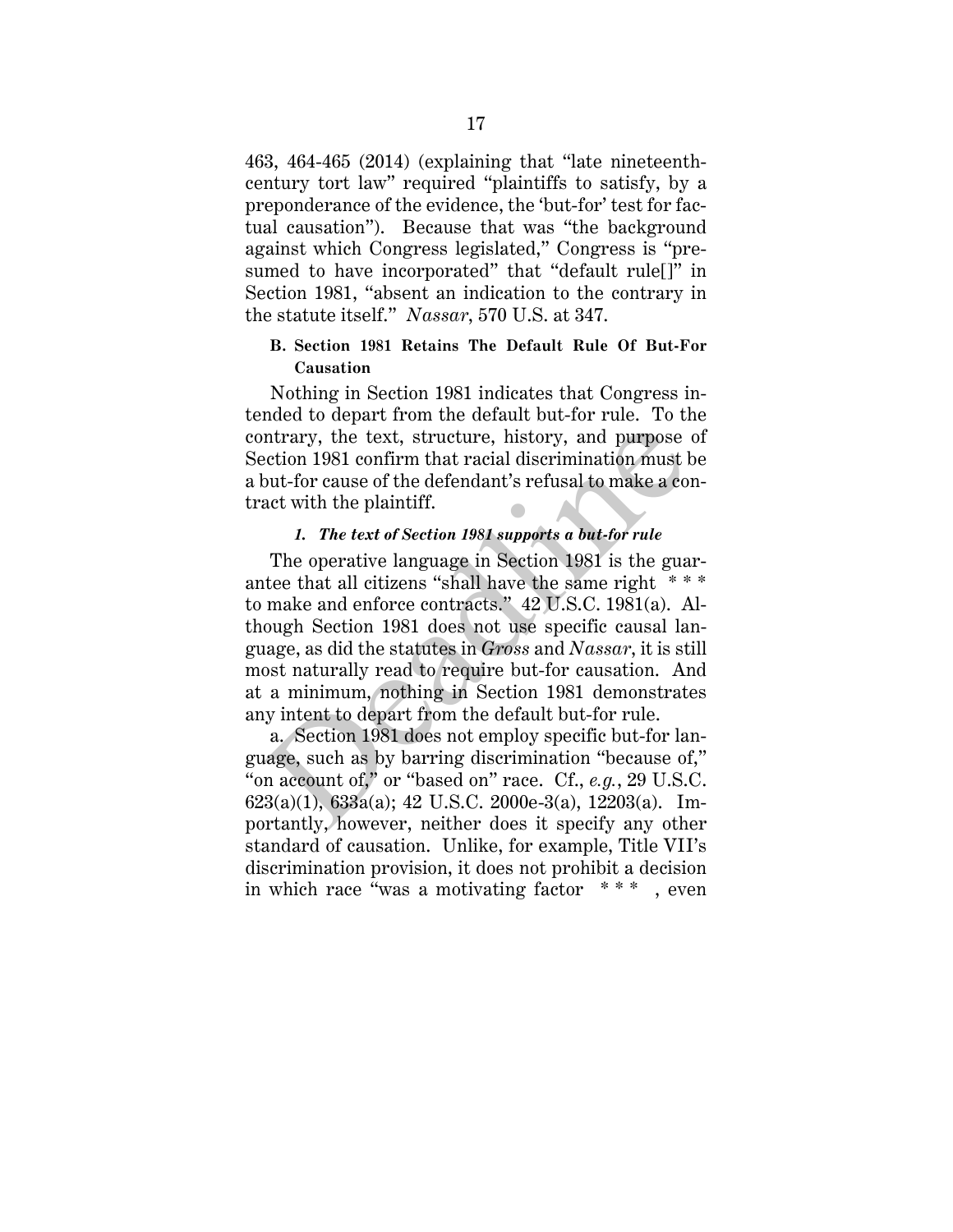though other factors also motivated" the defendant's decision. 42 U.S.C. 2000e-2(m); see 38 U.S.C. 4311(c) (similar for veteran status). As this Court recently made clear, the absence of specific causal language departing from the default but-for rule suggests that Section 1981 retains that rule. See *Nassar*, 570 U.S. at 347; see also *CBOCS W., Inc.* v. *Humphries*, 553 U.S. 442, 459 (2008) (Thomas, J., dissenting) ("It is true that § 1981(a), which was enacted shortly after the Civil War, does not use the modern statutory formulation prohibiting 'discrimination on the basis of race.' But that is the clear import of its terms.").

The absence of specific causal language is particularly telling here because Congress amended Title VII to dispense with the default rule, while simultaneously amending Section 1981 in ways unrelated to causation. As noted above, Congress added the "motivating factor" standard to Title VII in the Civil Rights Act of 1991. 1991 Act § 107, 105 Stat. 1075-1076. That same Act amended several other federal anti-discrimination statutes, including substantively amending Section 1981. See § 101, 105 Stat. 1071-1072; see also pp. 4-5, *supra*. Yet Congress conspicuously did not establish a motivating-factor standard for any discrimination statute other than Title VII. Imposing such a standard outside of Title VII would thus fail to "give effect to Congress' choice" to add a special causation standard to Title VII's discrimination provision, while leaving Section 1981's causation standard untouched. *Nassar*, 570 U.S. at 354 (quoting *Gross*, 557 U.S. at 177 n.3). The absence of specific causal language is partic<br>rly telling here because Congress amended Title V<br>dispense with the default rule, while simultaneous<br>nending Section 1981 in ways unrelated to causatio<br>noted above, Congre

b. The court of appeals nevertheless concluded that "the text of  $\S 1981$  \*\*\* permits a departure from the but-for causation standard." Pet. App. 20a. It observed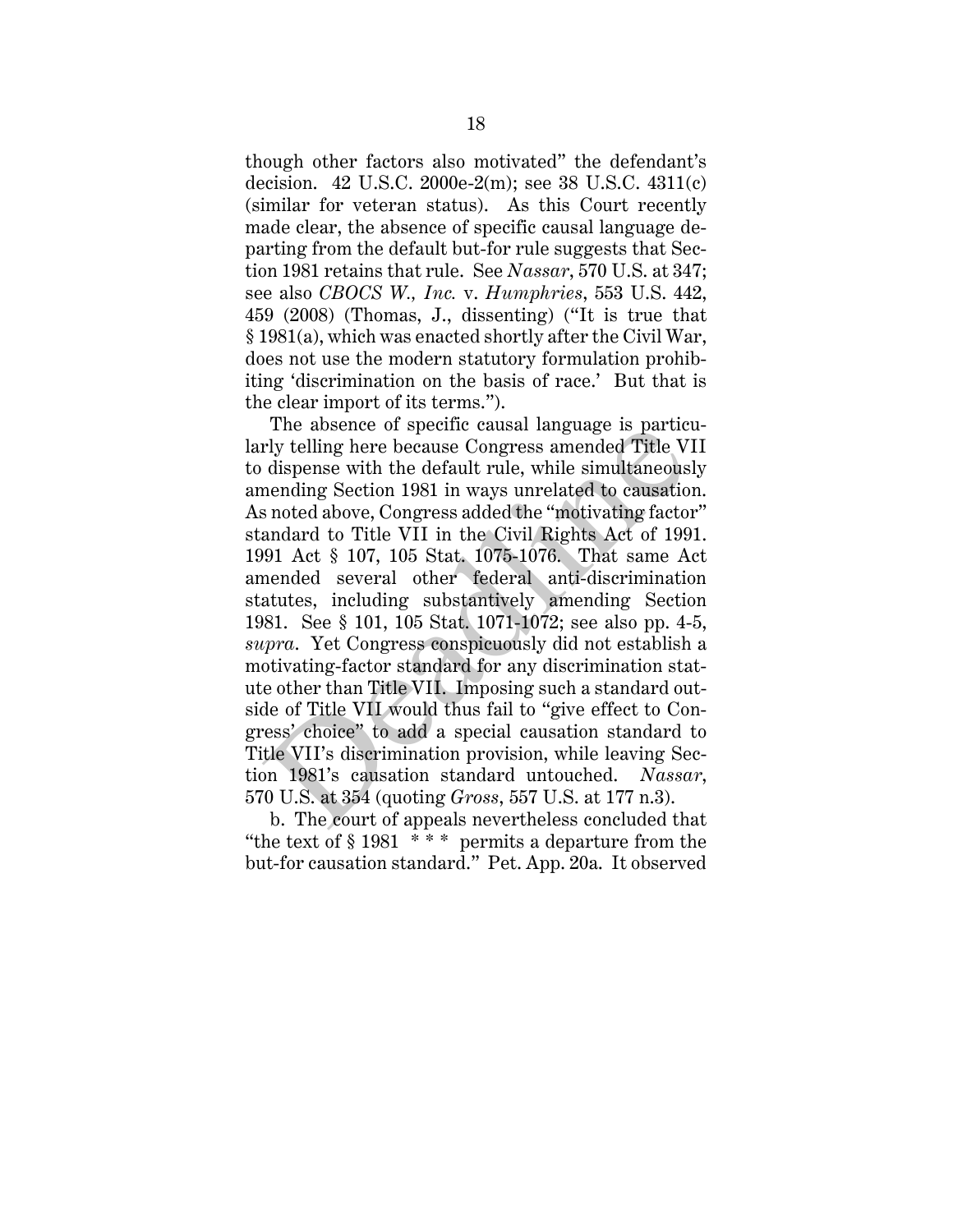that "Section 1981 guarantees 'the same right' to contract 'as is enjoyed by white citizens.'" *Ibid.* (quoting 42 U.S.C. 1981(a)). The court reasoned that "[i]f discriminatory intent plays *any* role in a defendant's decision not to contract with a plaintiff, even if it is merely one factor and not the sole cause of the decision, then that plaintiff has not enjoyed the *same right* as a white citizen." *Id.* at 21a. That reasoning is flawed.

i. Although Section 1981 indeed guarantees all persons "the same right \* \* \* as is enjoyed by white citizens," 42 U.S.C. 1981(a), the court of appeals overlooked the key textual question: the same right *to what*? And the textual answer is that Section 1981 guarantees the right to take several specifically enumerated legal actions. Alongside the right "to make \* \* \* contracts," Section 1981 secures the right "to sue," to "be [a] part[y]," and to "give evidence." All of those are discrete actions with legal effect, which a person must be allowed to take without regard to race. The "same right" that Section 1981 guarantees is thus the right to a particular set of outcomes that a person could achieve if she were white. *Mati.* And the textual answer is that section 1981 guatees the right to take several specifically enumerate<br>gal actions. Alongside the right "to make  $** * c$  coats," Section 1981 secures the right "to sue," to "leart[y],"

That guarantee is consistent with the default rule of but-for causation. If a similarly situated white person would be permitted to make a contract, Section 1981 provides that everyone must have the "same right" to make that contract, regardless of race. See *Domino's Pizza, Inc.* v. *McDonald*, 546 U.S. 470, 476 (2006) (explaining that Section 1981 "offers relief when racial discrimination blocks the creation of a contractual relationship"). But if a similarly situated white person would not, Section 1981 does not promise relief. And at the very least, it does not promise it in clear enough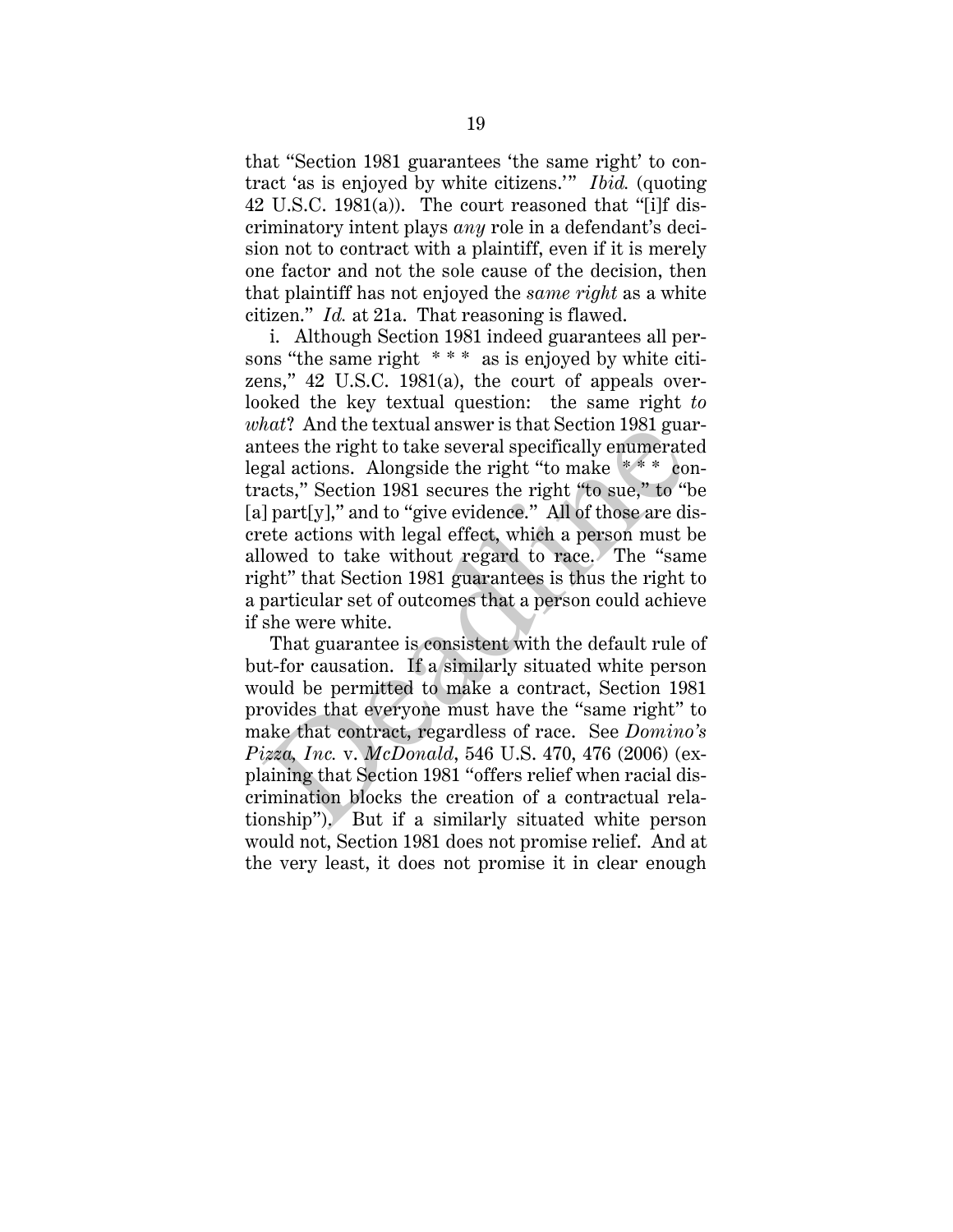terms to override the "default rule[]" of but-for causation. *Nassar*, 570 U.S. at 347.

ii. That point holds regardless of whether the right "to make" a contract protects only entering into a contract or earlier, pre-formation conduct. When Section 1981 was enacted, the ordinary legal usage of the term "make" was the former—*i.e.*, entry into a contract. Leading legal dictionaries at the time defined the word "make" to mean "to execute, to perform, to do." Henry James Holthouse, *New Law Dictionary* 278 (Henry Penington ed. 1847); see 2 John Bouvier, *A Law Dictionary, Adopted to the Constitution and Laws of the United States of America and of the Several States of the Union* 96 (10th ed. 1860) (Bouvier) (defining "to make" as "[t]o perform or execute") (capitalization and emphasis omitted). And they in turn defined "execute" as "[t]o perform, carry out, carry into force, complete"—*i.e.*, "rendering the instrument so far complete as to give force and operation to its contents." Holthouse, *New Law Dictionary* 192 (capitalization and emphasis omitted); see 1 Bouvier 495 (defining "execution" in contracts as "[t]he accomplishment of a thing; as the execution of a bond and warrant of attorney, which is the signing, sealing, and delivery of the same"). The concept of "making" a contract in Section 1981 thus meant entering or executing a contract, not the entire process by which parties may ultimately arrive at a contract.<sup>1</sup> mued States of America and of the Several States<br>
e Union 96 (10th ed. 1860) (Bouvier) (defining "<br>
ake" as "[t]o perform or execute") (capitalization an<br>
nphasis omitted). And they in turn defined "execut<br>
"[t]o perform,

 $\ddot{\phantom{a}}$ 

<sup>&</sup>lt;sup>1</sup> Although Congress later amended Section 1981 to define "'make and enforce contracts'" as "the making, performance, modification, and termination of contracts, and the enjoyment of all" contractual benefits, 1991 Act § 101, 105 Stat. 1072, that amendment merely clarified that the statute covers "post-contract-formation conduct."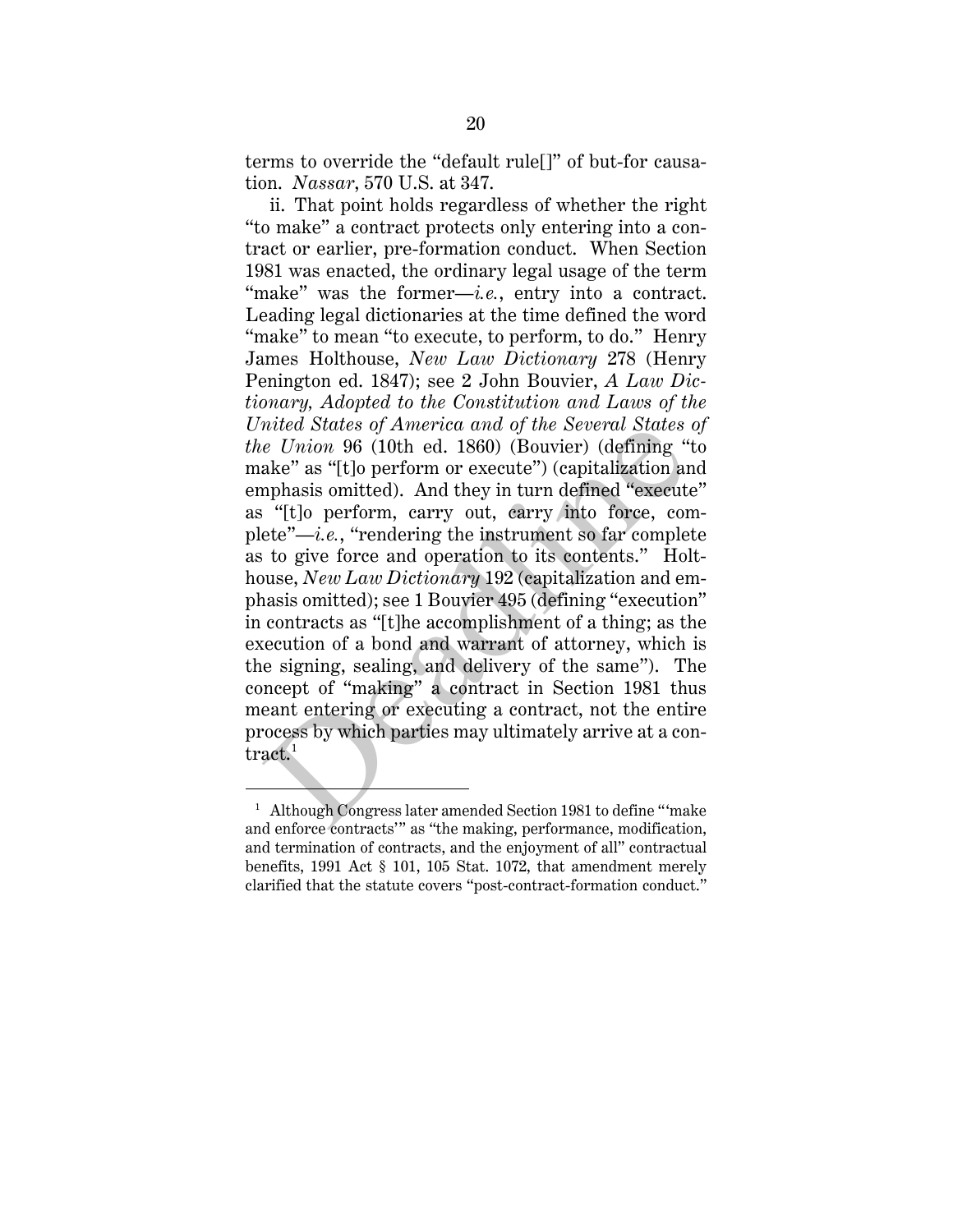But even if the term "make" did encompass discrimination at earlier stages of the contracting process, it would not matter here. Reading the term "make" broadly to include actions antecedent to the decision whether to contract (*e.g.*, a discriminatory refusal to consider applications because of race) would merely expand the list of protected outcomes; it would not change the underlying *causation standard* applicable to the items on that list. The question would remain whether a plaintiff was denied a specific protected outcome because of race. See pp. 12-18, *supra*.

 c. It is particularly implausible that Congress in 1866 employed the phrase "the same right \* \* \* to make \* \* \* contracts," 42 U.S.C. 1981(a), as shorthand for a motivating-factor standard of causation because that test did not develop under federal law until well into the twentieth century. It first appeared in the 1930s in federal labor law, in the context of National Labor Relations Board adjudications of retaliatory discharge claims involving protected union activities. See *Consumers Research, Inc.*, 2 N.L.R.B. 57, 73 (1936) (rejecting argument that "it must be found that the *sole* motive for discharge was the employee's union activity"); see also *Wright Line*, 251 N.L.R.B. 1083, 1089 (1980) (adopting burden-shifting test). Several decades later, this Court incorporated the motivating-factor concept into a burden-shifting framework for mixed-motive constitutional claims. See *Mt. Healthy City Sch. Dist. Bd. of Educ.* v. *Doyle*, 429 U.S. 274, 285-287 (1977); see also pp. 29-31, *infra*. A plurality of the Court next extended a comparable burden-shifting framework to Title VII. See *Price Waterhouse*, 490 U.S. at 248-249 (relying in bootomployed the phrase the same right.<br>
\* \* contracts," 42 U.S.C. 1981(a), as shorthand for<br>
\* \* contracts," 42 U.S.C. 1981(a), as shorthand for<br>
station develop under federal law until well into the<br>
real labor law, in

 $\ddot{\phantom{a}}$ 

*CBOCS W.*, 553 U.S. at 451. It did not alter the word "make" or otherwise extend the statute to pre-contract-formation conduct.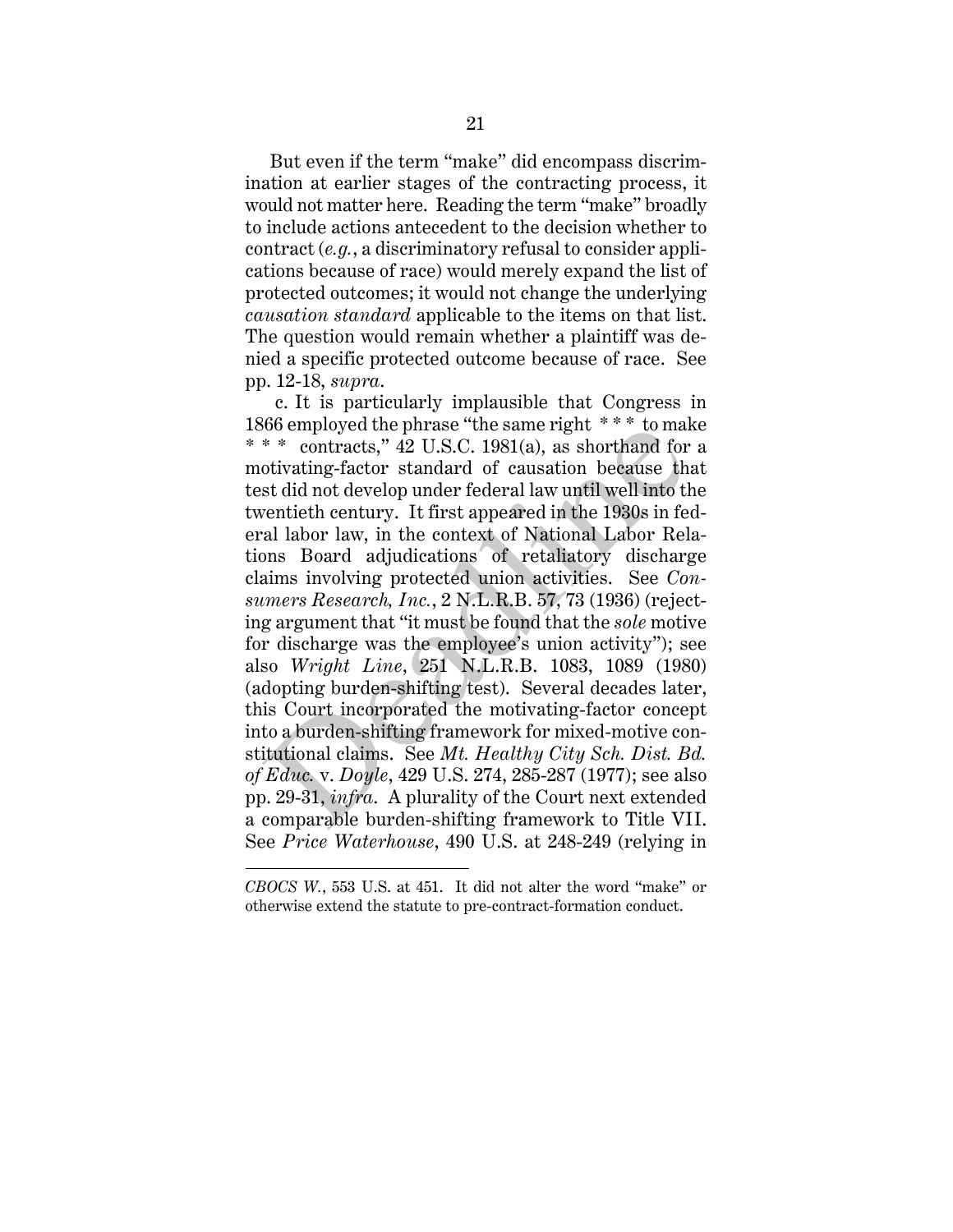part on *Mt. Healthy*). Meanwhile, Justice O'Connor's concurring opinion in *Price Waterhouse* relied on a similar motivating-factor concept derived from the twentiethcentury common law of torts. See *id.* at 263-264. 2

Finally, in 1991—more than a century after Section 1981 was enacted—Congress incorporated the motivatingfactor concept into a federal statute, Title VII. See 1991 Act § 107, 105 Stat. 1075-1076. Given that history, the Congress that enacted Section 1981 in 1866 could not have plausibly used the phrase "the same right" to implicitly adopt a motivating-factor standard that began developing in federal law in the 1930s and that Congress first explicitly adopted (in a different statute) in 1991.

## *2. The broader statutory structure confirms that a but-for rule applies*

The language that now appears in Section 1981(a) was first enacted as Section 1 of the 1866 Act and Section 16 of the 1870 Act. See *General Bldg. Contractors*,

 $\overline{a}$ 

<sup>2</sup> The burden shifting that *Mt. Healthy* and *Price Waterhouse* applied in "mixed-motives cases" is distinct from the burden-shifting that applies in "pretext cases." *Price Waterhouse*, 490 U.S. at 260 (White, J., concurring in the judgment). In pretext cases, courts apply the framework in *McDonnell Douglas Corp.* v. *Green*, 411 U.S. 792 (1973), under which a plaintiff establishes a prima facie case of discrimination; a defendant then bears the burden of *production* to offer a race-neutral explanation for its action; and the plaintiff may challenge that explanation as pretextual. See *Texas Dep't of Cmty. Affairs* v. *Burdine*, 450 U.S. 248, 257-258 (1981). The *McDonnell Douglas* framework—which determines the order of the parties' proof but does not relieve the plaintiff of its burden of persuasion—is not at issue here. See *Price Waterhouse*, 490 U.S. at 292 (Kennedy, J., dissenting) (arguing for adherence to *McDonnell Douglas* framework rather than adoption of "dual burden-shifting mechanisms"). 2. The broader statutory structure confirms that<br>
but-for rule applies<br>
The language that now appears in Section 1981<br>
as first enacted as Section 1 of the 1866 Act and Se<br>
on 16 of the 1870 Act. See *General Bldg. Contra*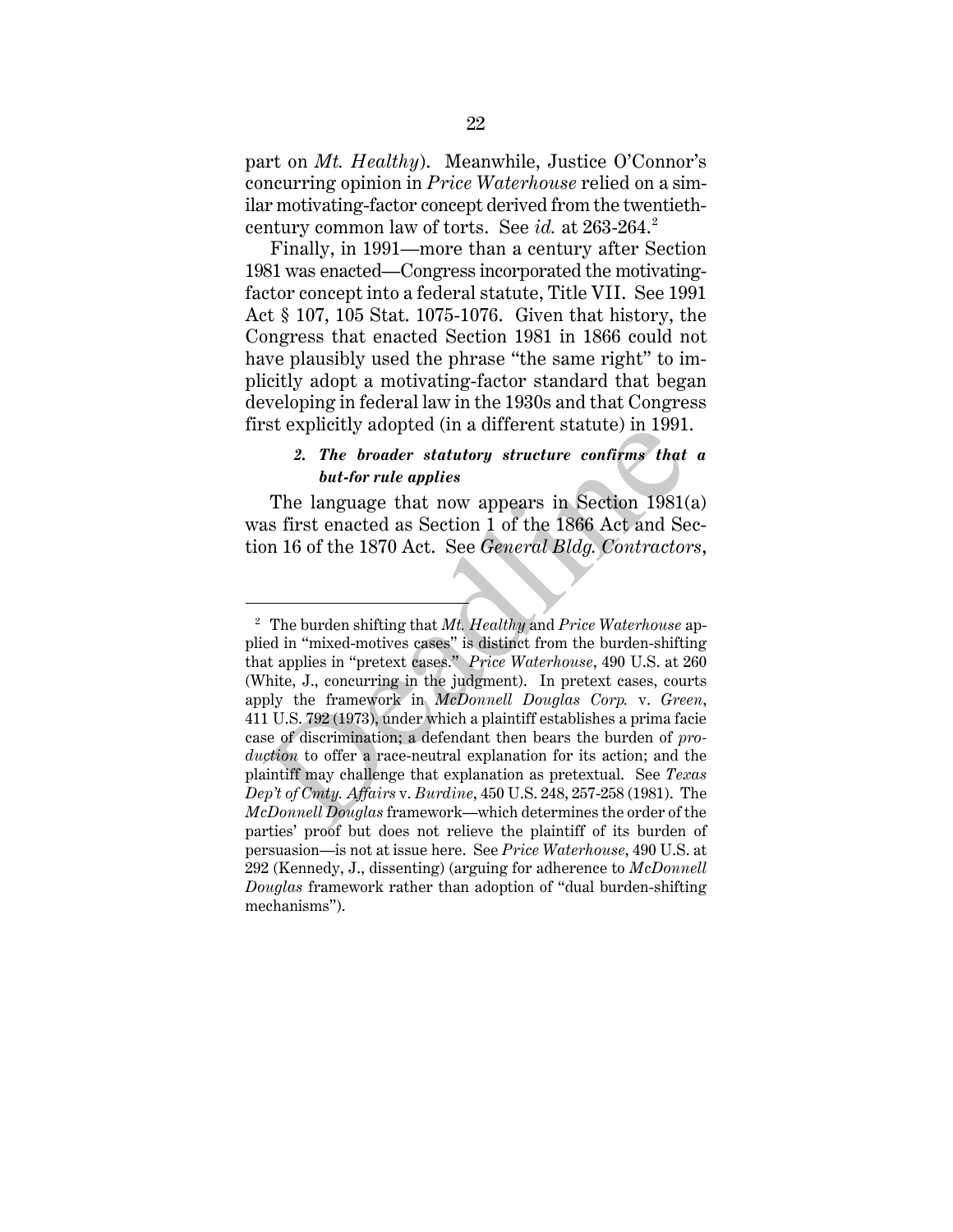458 U.S. at 384-385. Although those sections do not include specific causal language, two closely related sections indicate that Section 1981 adheres to the default but-for rule. See *Husted* v. *A. Philip Randolph Inst.*, 138 S. Ct. 1833, 1842 (2018) ("look[ing] to context to decide" the appropriate causation standard).

a. First, in both the 1866 and 1870 Acts, the general rights-creating language in Section 1981 was followed by an enforcement provision. That provision made it a federal misdemeanor to:

under color of any law, statute, ordinance, regulation, or custom, \* \* \* subject, or cause to be subjected, any inhabitant of any State or Territory to the deprivation of any right secured or protected by this act, or to different punishment, pains, or penalties *on account of* such person having at any time been held in a condition of slavery or involuntary servitude \* \* \* , or *by reason of* his color or race, than is prescribed for the punishment of white persons.

1866 Act § 2, 14 Stat. 27 (emphasis added); see 1870 Act § 17, 16 Stat. 144 (18 U.S.C. 242). Congress thus employed the sort of express causal language—"on account of" and "by reason of," *ibid.*— that this Court has construed to require but-for causation. See *Gross*, 557 U.S. at 176 (defining "because of" to mean "by reason of: on account of" and thereby to require but-for causation) (citation omitted); *Nassar*, 570 U.S. at 350 (same). jected, any inhabitant of any State or Territory<br>the deprivation of any right secured or protected b<br>this act, or to different punishment, pains, or pena<br>ties *on account of* such person having at any tin<br>been held in a c

The causal language in Section 2 offers a particularly revealing textual clue because Section 1's rightscreating language and Section 2's enforcement mechanism function in tandem. As the 1866 Act's sponsors explained, Section 2 was meant "to give effect to what are declared to be the rights of all persons in the first section." Cong. Globe, 39th Cong., 1st Sess. 474 (1866)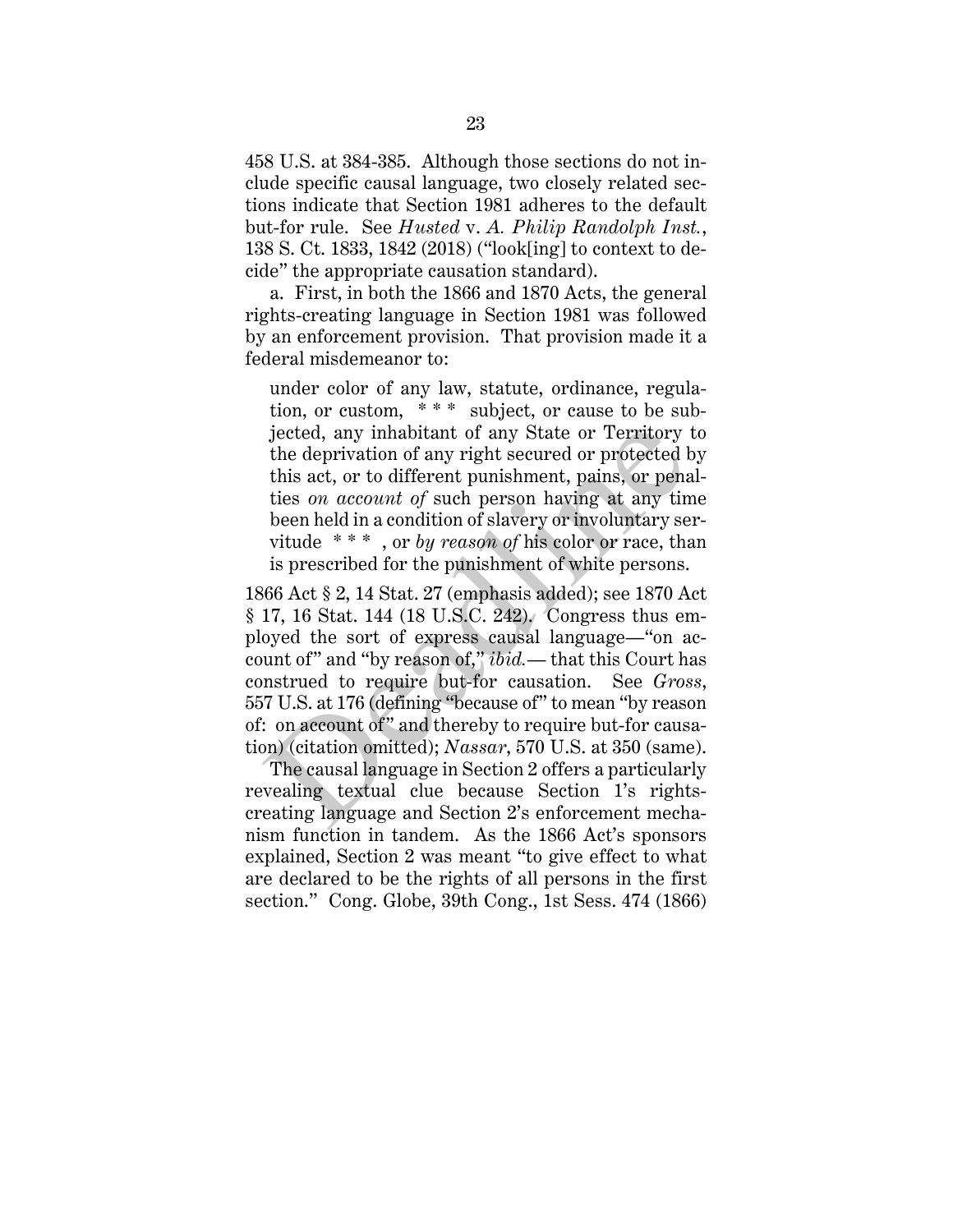(Sen. Trumbull); see *id.* at 1118 (Rep. Wilson) (describing Section 1 as "the declaratory portions of this bill" and Section 2 as among the "sanctions as will render it effective"). The Court has similarly described "the penal part"—*i.e.*, Section 2—as the provision "by which the declaration [in Section 1] is enforced, and which is really the effective part of the law." *The Civil Rights Cases*, 109 U.S. 3, 16 (1883). Given the close relationship between the two sections, it would be anomalous to impose a lower causation standard for the judicially inferred cause of action under Section 1 than the express causation standard that Congress adopted in Section 2 for the enforcement of Section 1's guarantees. Cf. *Blue Chip Stamps* v. *Manor Drug Stores*, 421 U.S. 723, 736 (1975) ("It would indeed be anomalous to impute to Congress an intention to expand the plaintiff class for a judicially implied cause of action beyond the bounds it delineated for comparable express cause of action.").

b. Second, in Section 3 of the 1866 Act, Congress built upon, rather than repudiated, the common law. Section 3 established jurisdiction in the federal courts. See 1866 Act § 3, 14 Stat. 27. That provision specifies that, "in all cases where such [federal] laws are not adapted to the object, or are deficient in the provisions necessary to furnish suitable remedies and punish offences against law, the common law \* \* \* shall be extended to and govern said courts in the trial and disposition of such cause." *Ibid.* Because Section 3 affirms that Congress intended to borrow common-law principles in the absence of contrary instructions, Congress's omission of a specific causation standard in Section 1 suggests its satisfaction with the prevailing commonlaw rule of but -for causation. For the emorement of section 1 s guarantees. Cf. Butiny Stamps v. Manor Drug Stores, 421 U.S. 723, 73, 7975) ("It would indeed be anomalous to impute to Co ess an intention to expand the plaintiff class for a joinly impli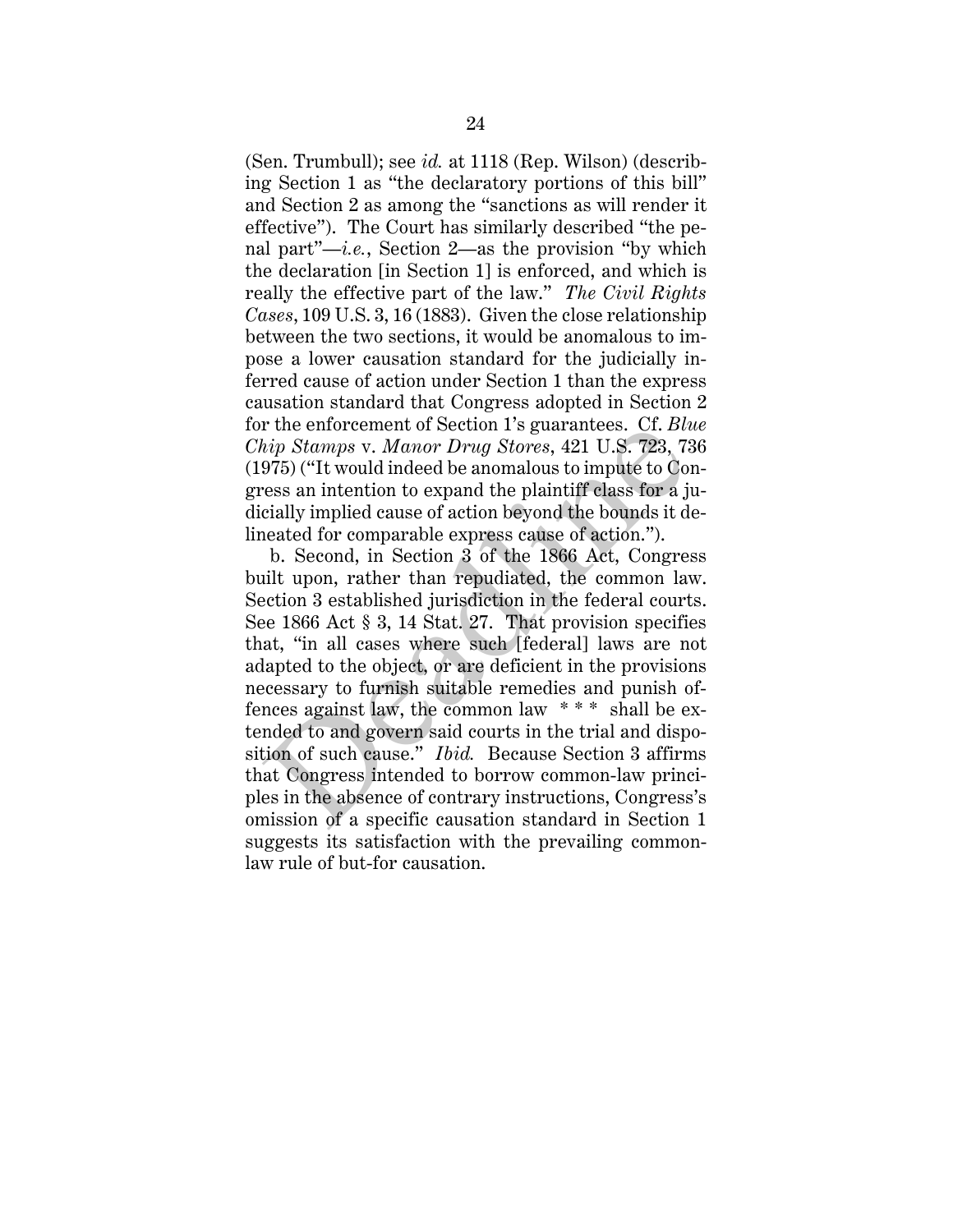#### *3. The history and purpose of Section 1981 underscore that Congress intended a but-for rule*

The legislative history and overarching purpose of Section 1981 also support a but-for standard of causation.

a. When the bill that became the 1866 Act originally passed the Senate, it included characteristic but-for language in Section 1, as in Section 2. Section 1 stated that "there shall be no discrimination in civil rights or immunities among the inhabitants of any State or Territory of the United States *on account of* race, color, or previous condition of slavery." S. 61, 39th Cong., 1st Sess. § 1 (1866) (emphasis added). As this Court has explained, however, that "passage had occasioned controversy in both the Senate and the House because of the breadth of the phrase 'civil rights and immunities.'" *General Bldg. Contractors*, 458 U.S. at 389 n.15. The House thus struck that "broad language," which "could have been interpreted to encompass the right of suffrage and other political rights." *Ibid.* Representative Wilson, the bill's House sponsor, explained that he did not believe that striking the clause "materially changes the bill; but some gentlemen were apprehensive that the words we propose to strike out might give warrant for a latitudinarian construction not intended." Cong. Globe, 39th Cong., 1st Sess. 1366 (1866). sss. § 1 (1866) (emphasis added). As this Court hiplained, however, that "passage had occasioned co<br>oversy in both the Senate and the House because<br>e breadth of the phrase 'civil rights and immunities.<br>*eneral Bldg. Contr* 

The removal of the causal language "on account of race"—which would have confirmed Congress's intent to require but-for causation—thus appears to have been a casualty of the removal of the entire passage containing the ambiguous phrase "civil rights or immunities." And because that phrase "was removed in an effort to *narrow* the scope of the legislation," it would make no sense to construe its removal as silently endorsing a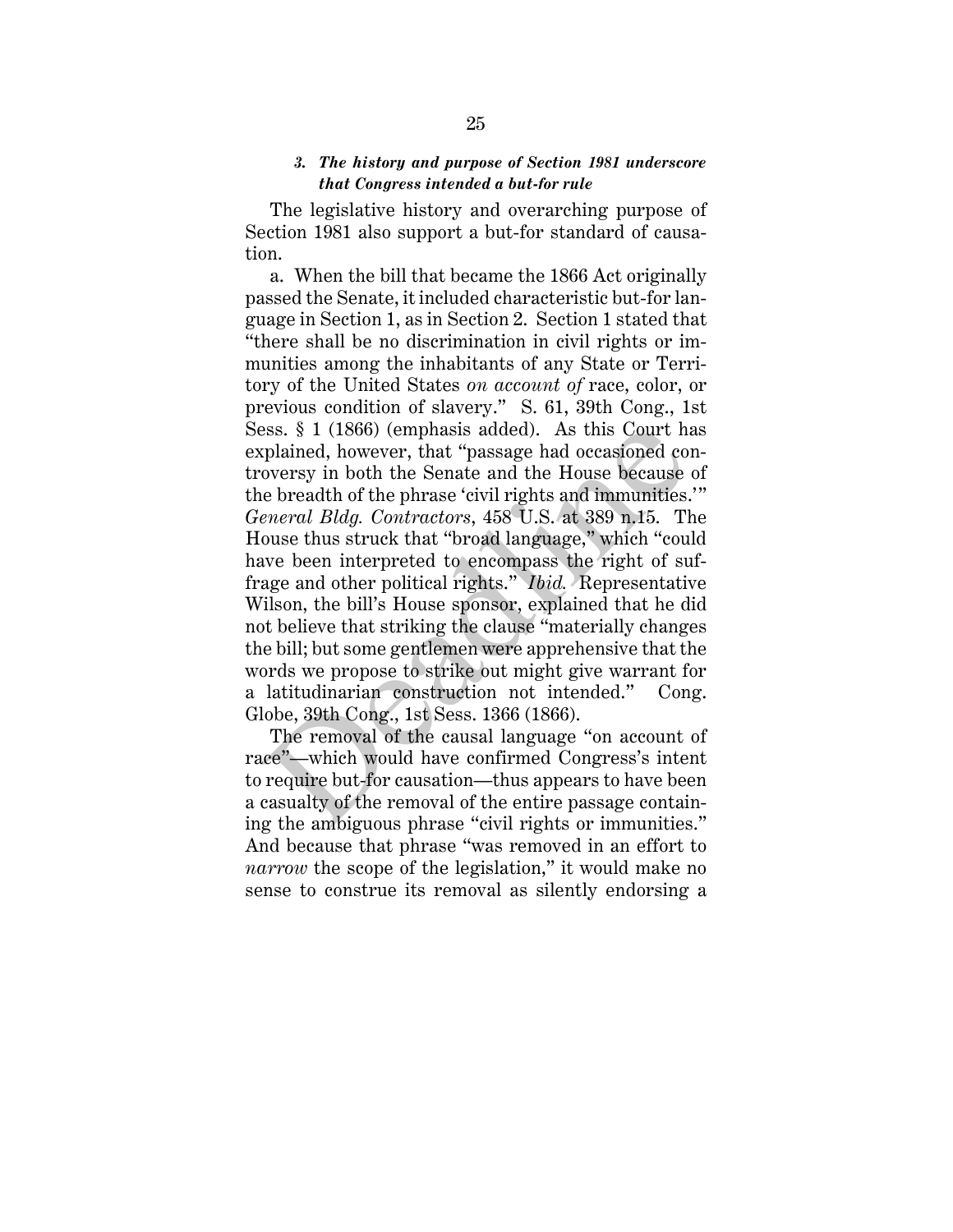broader theory of causation. *General Bldg. Contractors*, 458 U.S. at 389 n.15. Indeed, even after Section 1's amendment, Representative Wilson continued to describe the bill as targeting "State laws discriminating in reference to these rights on account of race or color." Cong. Globe, 39th Cong., 1st Sess. 1367 (1866).

b. Congress's underlying purpose in enacting Section 1981 likewise supports a but-for rule. Although Section 1981—as interpreted by this Court, see *Runyon*, 427 U.S. at 168-175, and as confirmed by Congress, see 1991 Act § 101, 105 Stat. 1071-1072—now covers broader ground, it was enacted primarily to eliminate facially discriminatory state laws. And race was necessarily the but-for cause of the denial of equal rights under such laws.

Section 1981 "represents an immediately post-Civil War legislative effort to guarantee the then newly freed slaves the same legal rights that other citizens enjoy." *CBOCS W.*, 553 U.S. at 448. The 1866 and 1870 Acts targeted state laws that expressly discriminated against African-Americans. See *Buchanan* v. *Warley*, 245 U.S. 60, 79 (1917) (describing the Acts as designed, in part, to permit African-Americans to exercise "fundamental rights in property" without "state legislation discriminating against [them] solely because of color"); see also, *e.g.*, Cong. Globe, 39th Cong., 1st Sess. 474 (1866) (Sen. Trumbull) ("Since the abolition of slavery, the Legislatures which have assembled in the insurrectionary States have passed laws relating to the freedmen, and in nearly all the States they have discriminated against them."). Examples of facially discriminatory state laws thus appear throughout the legislative record, including laws that punished crimes differently based on race, see, *e.g.*, *id.* at 1415 (Sen. Davis); that chain discriminatory state laws. And race was nece<br>rily the but-for cause of the denial of equal rights u<br>r such laws.<br>Section 1981 "represents an immediately post-Civ<br>ar legislative effort to guarantee the then newly fre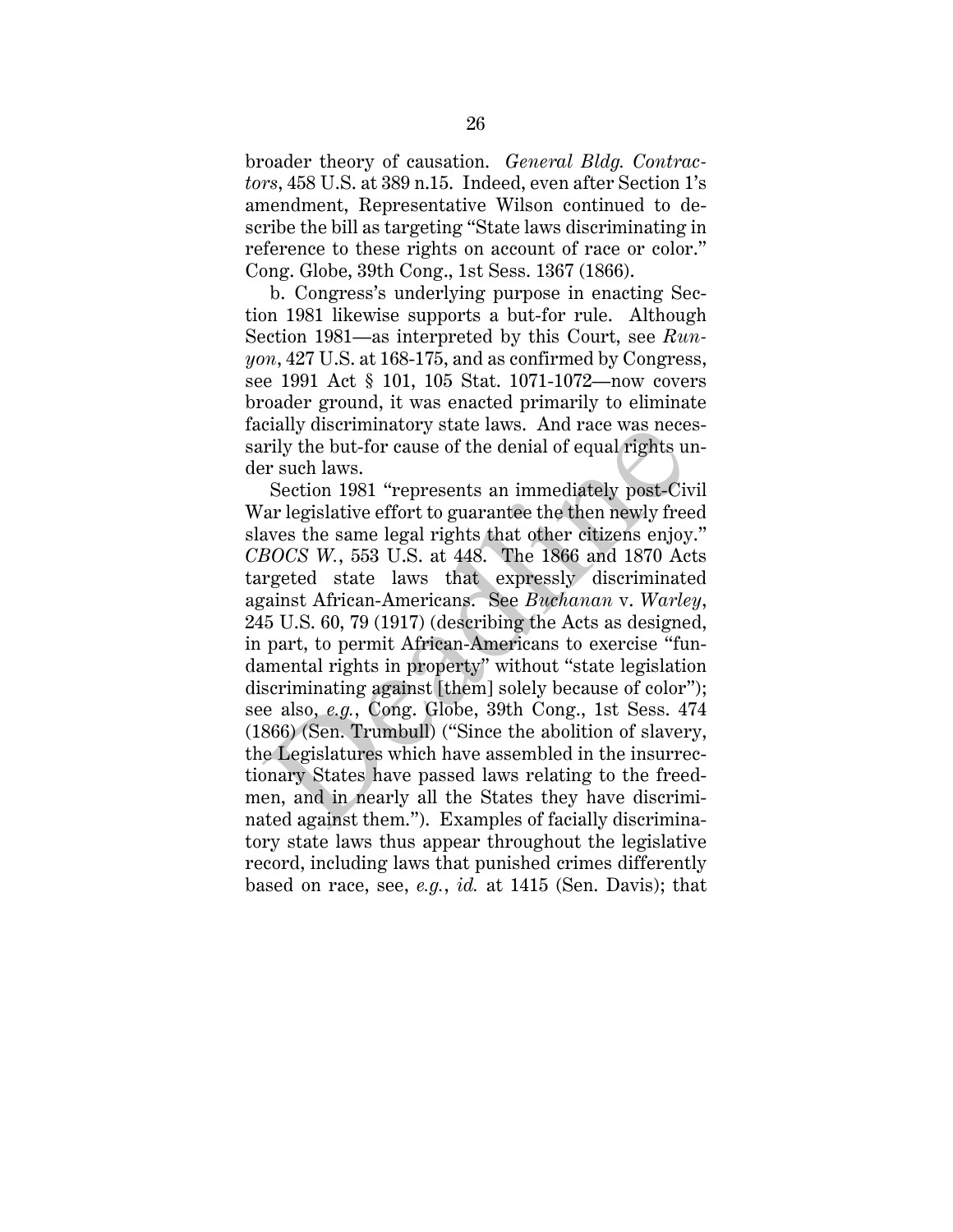prohibited African-Americans from testifying against white persons, see, *e.g.*, *id.* at 479 (Sen. Saulsbury); or that prevented African-Americans from owning property or running a business, see, *e.g.*, *id.* at 602 (Sen. Hendricks); *id.* at 1160 (Rep. Windom).

Because Congress focused on facially discriminatory state laws, the existence of but-for causation was obvious: But for a person's race, the law would treat him or her differently. In enacting Section 1981, Congress sought to "eradicate" such "blatant deprivations of civil rights, clearly fashioned with the purpose of oppressing the former slaves." *General Bldg. Contractors*, 458 U.S. at 388. But the legislative record, like the text and structure of Section 1981 itself, does not reveal any intention to go further and to bar private contracting decisions that would have been the same had race not been considered.

## **C. The Court Of Appeals Erred In Requiring A Section 1981 Plaintiff To Plead Only That Race Was A Motivating Factor**

1. For the reasons given above, the court of appeals incorrectly concluded that a Section 1981 plaintiff may prevail by showing that race "play[ed] *any* role in a defendant's decision not to contract with a plaintiff." Pet. App. 21a. In so doing, the court arrived at a rule that does not apply to any other federal anti-discrimination law: A defendant is subject to damages liability under Section 1981 solely because the plaintiff can prove that an illegitimate motive played a part in the defendant's conduct, even if the defendant would have taken the challenged action without regard to any protected characteristic. See *ibid*. Soo. But the legislative record, like the text and reactive of Section 1981 itself, does not reveal any is mition to go further and to bar private contracting d<br>sions that would have been the same had race not been sidered

In their brief in opposition, however, respondents characterize (at 20, 25, 30, 33-35) the court of appeals'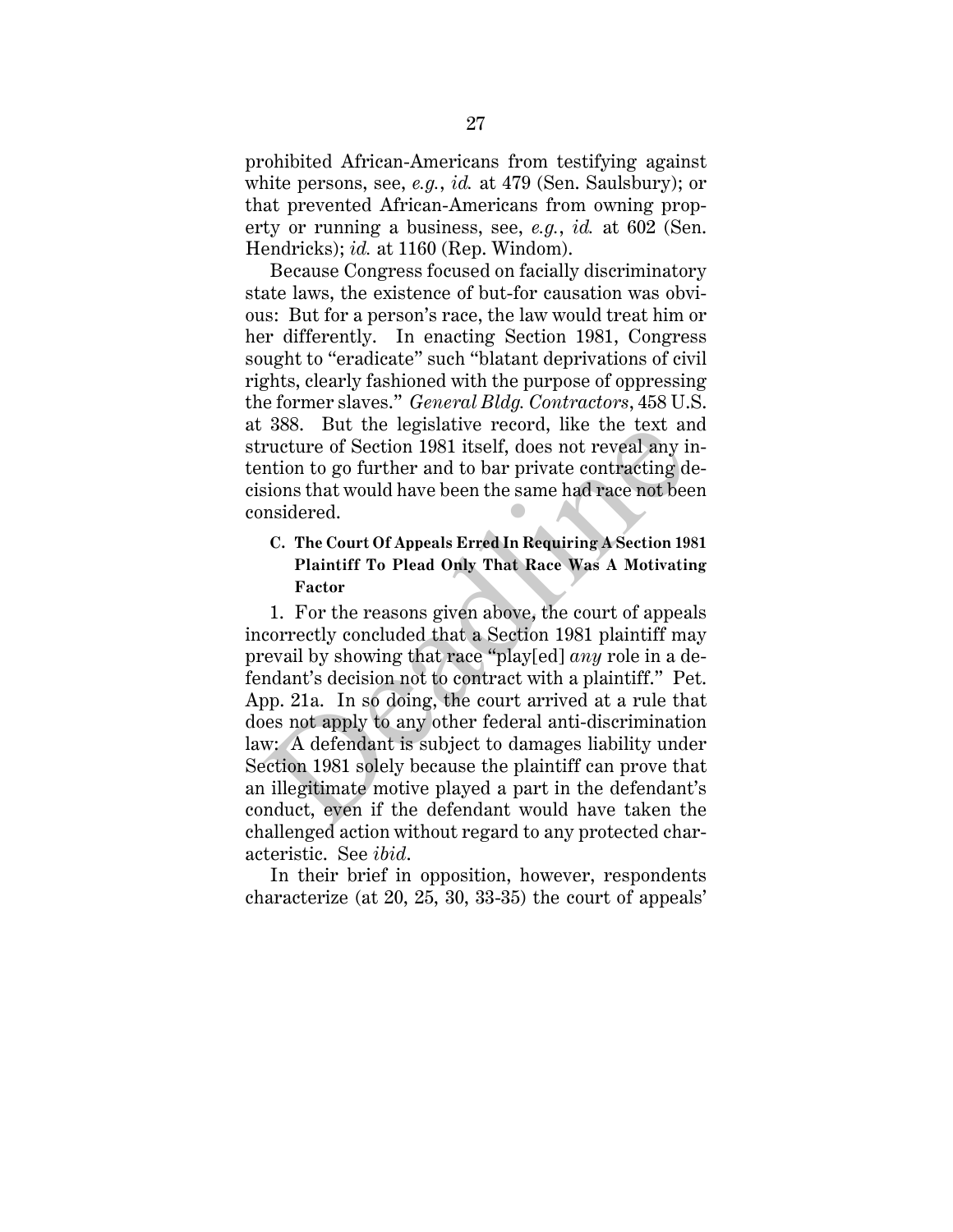decision as establishing a plaintiff's *pleading burden*, not defining the ultimate standard for *liability* under Section 1981. But the decision below, considered alongside the parallel *Charter* decision, cannot fairly be read that way. Although the court at times described respondents' allegations as sufficient to "state[] a plausible claim," Pet. App. 4a, it repeatedly made clear that it was adopting a liability standard, see, *e.g.*, *id.* at 20a (asking whether Section 1981 "permits a departure from the but-for causation standard"); *id.* at 21a (determining that the "text permits an exception to the default but-for causation standard"); *id.* at 21a (concluding that "a plaintiff can still prevail" if race was not a but-for cause, and "need only prove that discriminatory intent was a factor").

In any event, even if the court of appeals' decision could be recast as a decision about pleading requirements, the result would be the same. If Section 1981 requires but-for causation, then a plaintiff must ordinarily allege but-for causation to "state a claim to relief that is plausible on its face." *Ashcroft* v. *Iqbal*, 556 U.S. 662, 678 (2009) (citation omitted). Indeed, this Court has treated as self-evident the proposition that a "holding about plaintiffs' need to *prove*" certain causation requirements means that the complaint must "adequately \* \* \* *allege* th[o]se requirements." *Dura Pharm., Inc.* v. *Broudo*, 544 U.S. 336, 346 (2005).3 plannin can sun prevail in race was not a but-riff use, and "need only prove that discriminatory interes a factor").<br>
In any event, even if the court of appeals' decision also a factor").<br>
In any event, even if the court

 $\overline{a}$ 

<sup>&</sup>lt;sup>3</sup> The United States takes no position on whether respondents have plausibly pleaded but-for causation, and this Court did not grant certiorari on that question. As such, the Court should vacate and remand for the court of appeals to consider that question in the first instance. See *United States* v. *Stitt*, 139 S. Ct. 399, 407 (2018) ("[W]e are a court of review, not of first view.") (citation omitted).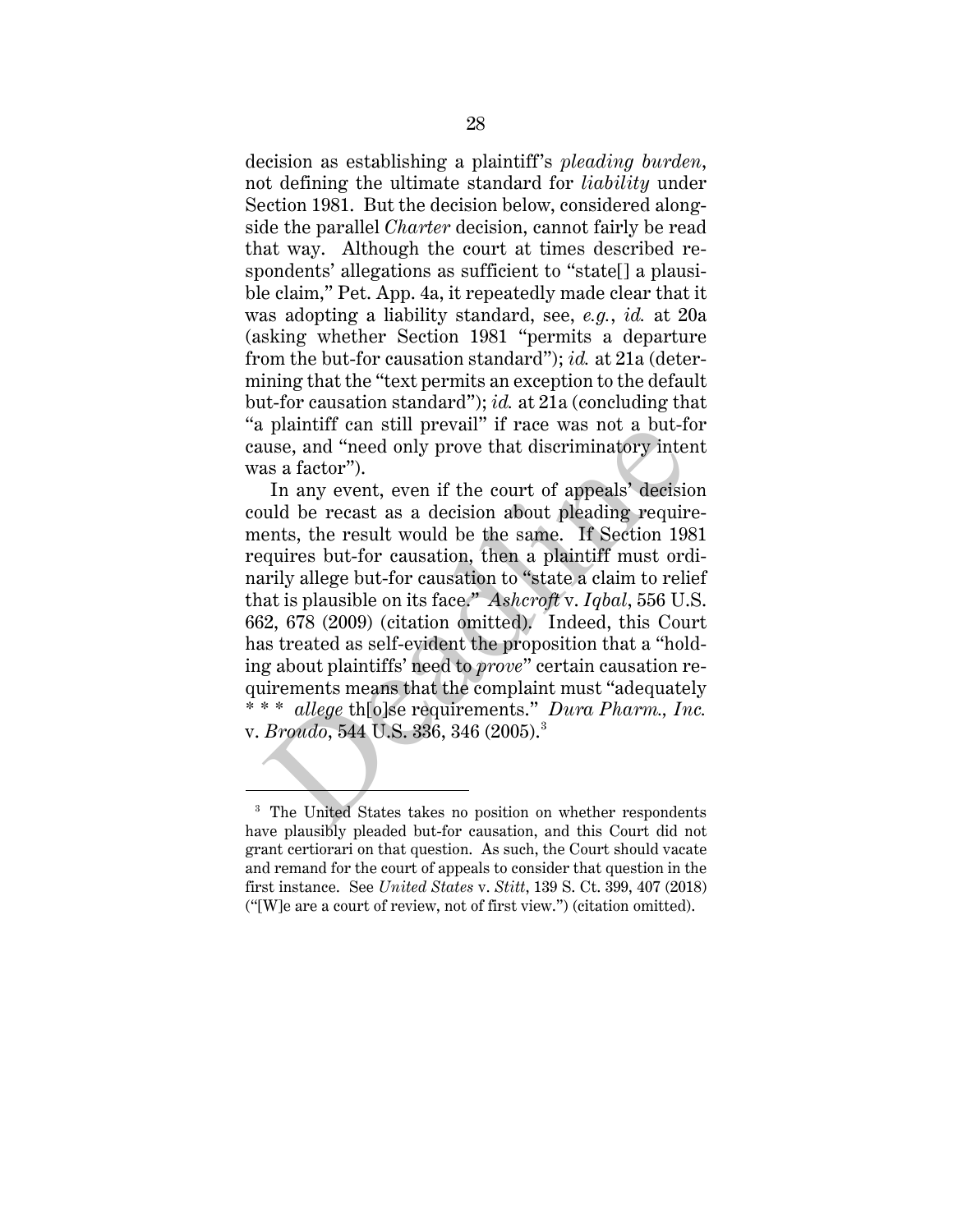2. Alternatively, some courts of appeals have eliminated the need for a plaintiff to plead but-for causation by adopting a burden-shifting framework for Section 1981 claims akin to that in *Price Waterhouse*, *supra*, or *Mt. Healthy*, *supra*. Under that framework, a plaintiff makes out a prima facie case of a Section 1981 violation by demonstrating that "race plays any role in a challenged decision by a defendant," at which point the defendant has the burden of persuasion to "prove[] that the same decision would have been made regardless of the plaintiff's race." *Brown* v. *J. Kaz, Inc.*, 581 F.3d 175, 183 n.5 (3d Cir. 2009); see, *e.g.*, *Anderson* v. *Wachovia Mortg. Corp.*, 621 F.3d 261, 267-269 (3d Cir. 2010).

The court of appeals did not adopt that burdenshifting framework, see Pet. App. 20a-21a, and respondents have not clearly advocated for it, see C.A. Br. 45- 46; Br. in Opp. 34-35. But if respondents urge that alternative ground and the Court addresses it, the Court would need to reject burden shifting in order to dispose of this case. Under *Price Waterhouse*-style burden shifting, the lack of but-for causation is effectively an affirmative defense. See 490 U.S. at 246 (plurality opinion). And a plaintiff does not need to plead the existence of an affirmative defense in its complaint. See *Gomez* v. *Toledo*, 446 U.S. 635, 640 (1980). If burden shifting were appropriate here, the court of appeals' judgment would therefore be correct, even if its reasoning would remain overbroad. Burden shifting, however, is not appropriate here. *Gross* and *Nassar* instruct that courts should apply ordinary statutory-interpretation principles to federal anti-discrimination statutes, and under those principles the burden of persuasion remains on Section 1981 plaintiffs. bord *Morty.* Corp., 621 F.3d 201, 201-209 (sd Cl<br>10).<br>The court of appeals did not adopt that burde<br>ifting framework, see Pet. App. 20a-21a, and respon-<br>its have not clearly advocated for it, see C.A. Br. 4<br>; Br. in Opp.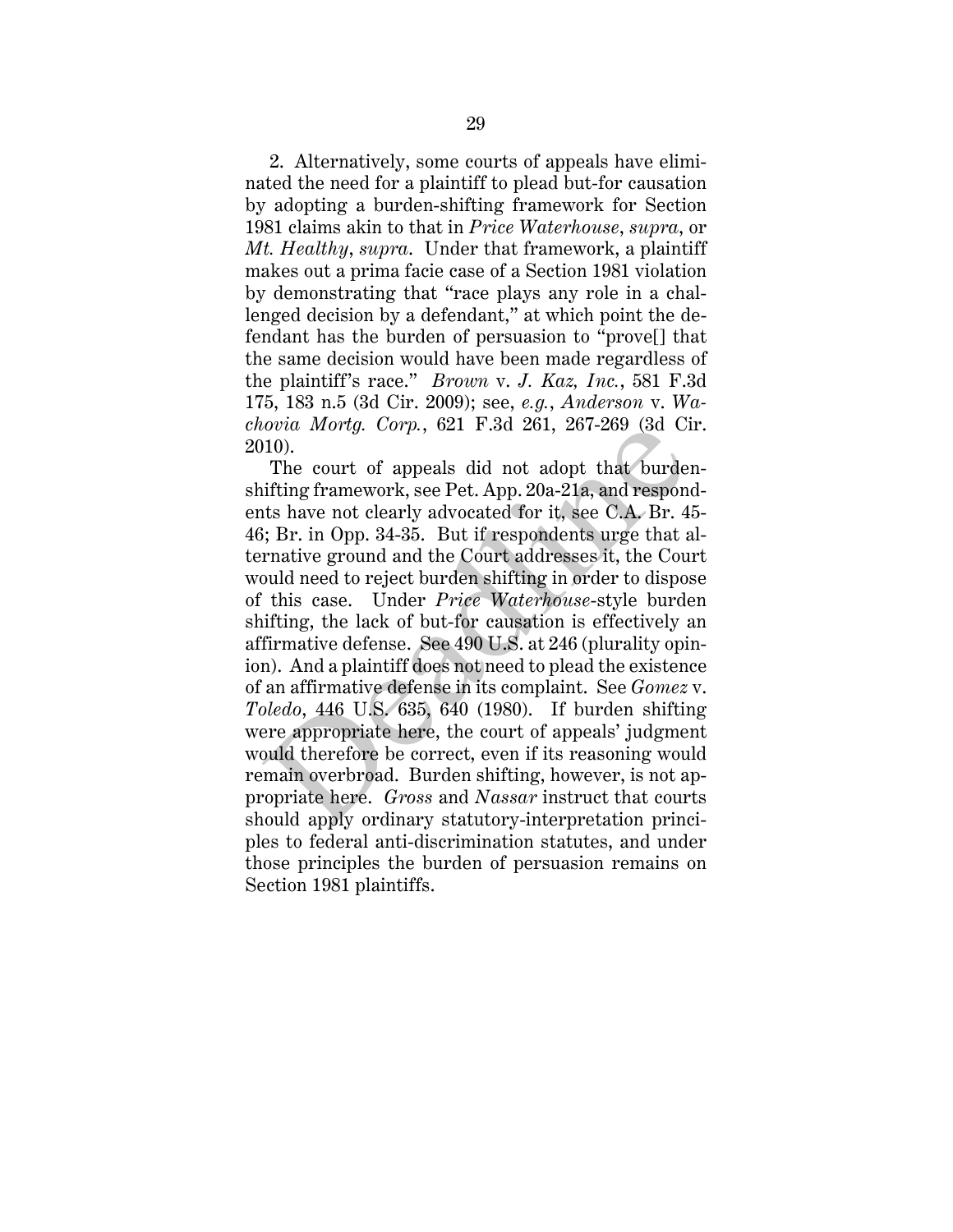a. As an initial matter, *Price Waterhouse* and *Mt. Healthy* do not control here of their own force. Indeed, *Price Waterhouse* is no longer good law on this point. In that decision, a divided Court adopted a burdenshifting framework for Title VII discrimination cases. See 490 U.S. at 258 (plurality opinion). But Congress swiftly abrogated the Court's decision and instead incorporated its own burden-shifting framework into the statutory text. See 42 U.S.C. 2000e-2(m), 2000e- $5(g)(2)(B)$ . This Court subsequently explained that "there is no reason to think that the different balance articulated by *Price Waterhouse* somehow survived that legislation's passage." *Nassar*, 570 U.S. at 362. It has thus declined to apply *Price Waterhouse*'s reasoning to other federal anti-discrimination statutes, even to a different part of Title VII. See *id.* at 348-351, 362. No reason exists to treat Section 1981 any differently.

Nor do this Court's constitutional decisions control. In *Mt. Healthy*, the Court adopted a burden-shifting framework for evaluating a plaintiff's claim that a school district's refusal to rehire him violated his First Amendment rights. 429 U.S. at 276, 287. In crafting that framework, the Court focused on the constitutional context, analogizing to "other areas of constitutional law" and seeking to "protect[] against the invasion of constitutional rights without commanding undesirable consequences not necessary to the assurance of those rights." *Id.* at 286-287. It settled on requiring a plaintiff to show that his protected conduct was a "'substantial factor'" or "'motivating factor'" for the adverse employment action, at which point the governmental employer could defend itself by showing "by a preponderance of the evidence that it would have reached the same decision as to [the plaintiff's] employment even in at legislation's passage. Nassar, 510 U.S. at 362.<br>
is thus declined to apply *Price Waterhouse'*s reaso<br>
g to other federal anti-discrimination statutes, even<br>
different part of Title VII. See *id.* at 348-351, 362.<br>
Nor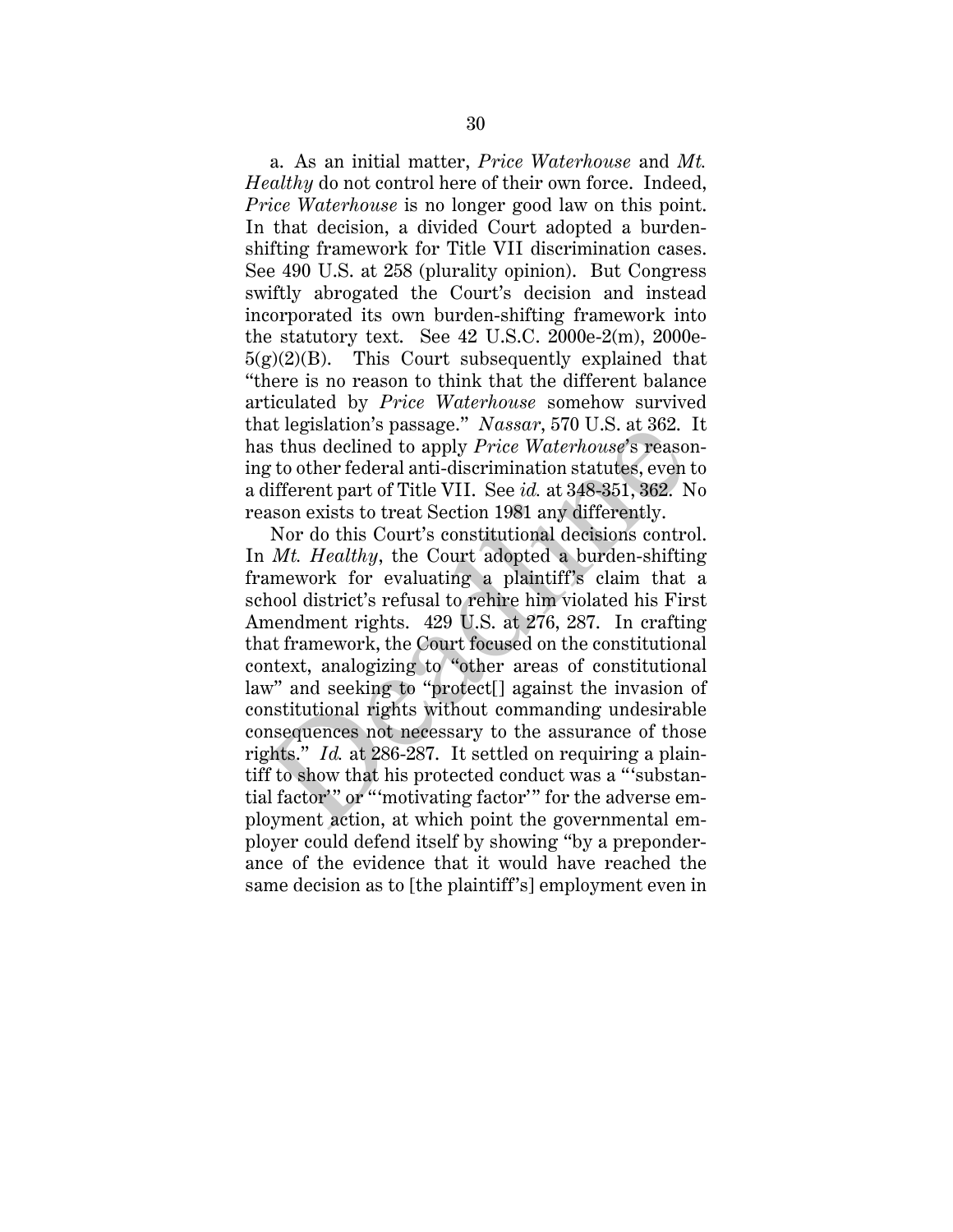the absence of the protected conduct." *Id.* at 287. The Court has since applied the same test to claims of discrimination under the Equal Protection Clause. See *Hunter* v. *Underwood*, 471 U.S. 222, 228 (1985).

That test does not, however, extend to the *statutory* discrimination claim here. To be sure, Section 1981 and the Equal Protection Clause share a similar history, and the Court has previously construed them to cover similar substantive ground. See *General Bldg. Contractors*, 458 U.S. at 389-390. But those similarities do not justify transplanting a constitutionally inspired burden-shifting framework into Section 1981. As the Court explained in *Gross*, "the constitutional cases such as *Mt. Healthy* have no bearing on the correct interpretation of ADEA claims, which are governed by statutory text." 557 U.S. at 180 n.6. The same is true of Section 1981 claims. If the Court applies its ordinary statutory-interpretation methodologies to federal anti-discrimination statutes, as *Gross* and *Nassar* instruct, then it cannot adopt a burden-shifting framework for Section 1981 merely because such a framework applies under the Equal Protection Clause. ross, the constitutional cases such as  $ML$ . Heath<br>we no bearing on the correct interpretation of ADE<br>aims, which are governed by statutory text." 557 U.<br>180 n.6. The same is true of Section 1981 claims.<br>e Court applies it

b. Apart from replicating *Price Waterhouse* and *Mt. Healthy*, respondents have not identified any basis for imposing a burden-shifting framework for Section 1981 claims. For three reasons, shifting the burden of persuasion is unwarranted.

First, and most fundamentally, nothing in the text or structure of Section 1981 authorizes any shift in the burden of persuasion. In most circumstances, absent a contrary indication, the Court "usually assume $[s]$ that plaintiffs bear the burden of persuasion regarding the essential aspects of their claims." *Schaffer* v. *Weast*, 546 U.S. 49, 57 (2005). In *Gross*, for example, once the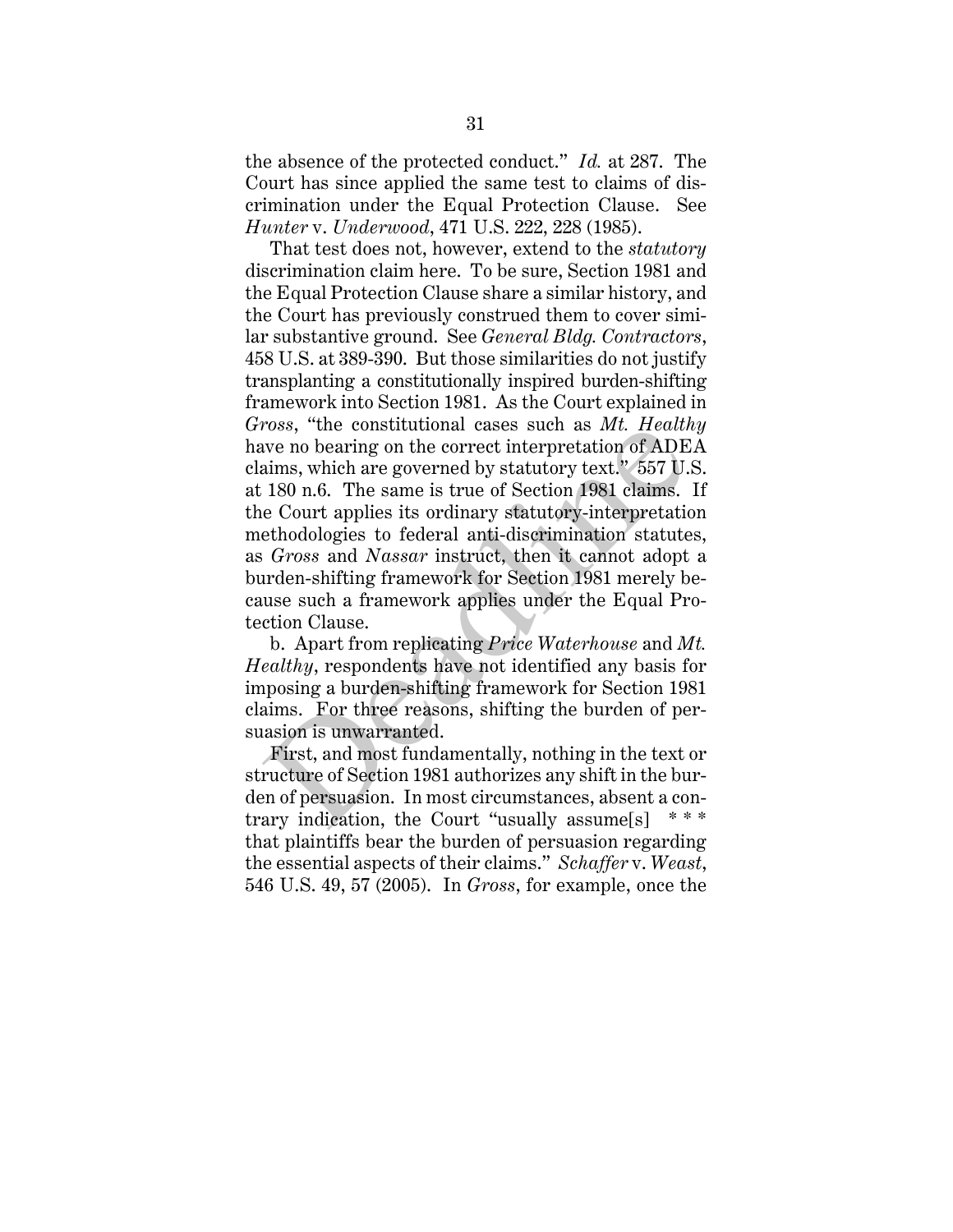Court concluded that the ADEA requires a showing of but-for causation, it explained that "[i]t follows" that a "plaintiff retains the burden of persuasion to establish that age was the 'but-for' cause of the employer's adverse action." 557 U.S. at 177.

Second, nothing in the nineteenth-century common law of torts suggests a departure from that ordinary assumption. Rather, except for certain context-specific presumptions (*e.g.*, for common carriers), a plaintiff bore the burden to establish causation. See, *e.g.*, Charles C. Black, *Proof and Pleadings in Accident Cases* § 1, at 2-3 (1886) ("[I]t is incumbent on the plaintiff to prove  $***$  [t]hat the injury sustained by the plaintiff was the direct and natural result and consequence from [the] neglect or breach of duty by the defendant."); James H. Deering, *The Law of Negligence* § 405, at 635 (1886) ("One must not only prove negligence but that the injury resulted from the negligence."). And even under modern tort-law principles, burden shifting occurs only where multiple defendants acted tortiously and a plaintiff cannot prove which defendant caused its harm. See Restatement (Third) of Torts: Liability for Physical and Emotional Harm § 28 (2010). By contrast, courts "do not ordinarily shift the burden of proof" in a "single-defendant case in which the plaintiff can prove tortious conduct but is unable to prove factual causation." *Id.* § 28 cmt. g. If the matrix the direct and natural result and considerate from [the] neglect or breach of duty by the d ndant."); James H. Deering, *The Law of Negligen* 405, at 635 (1886) ("One must not only prove neg mee but that the

Third, practical concerns counsel against adopting new burden-shifting regimes for federal antidiscrimination statutes. In *Gross*, the Court explained that, "in cases tried to a jury, courts have found it particularly difficult to craft an instruction to explain [the] burden-shifting framework." 557 U.S. at 179. It thus